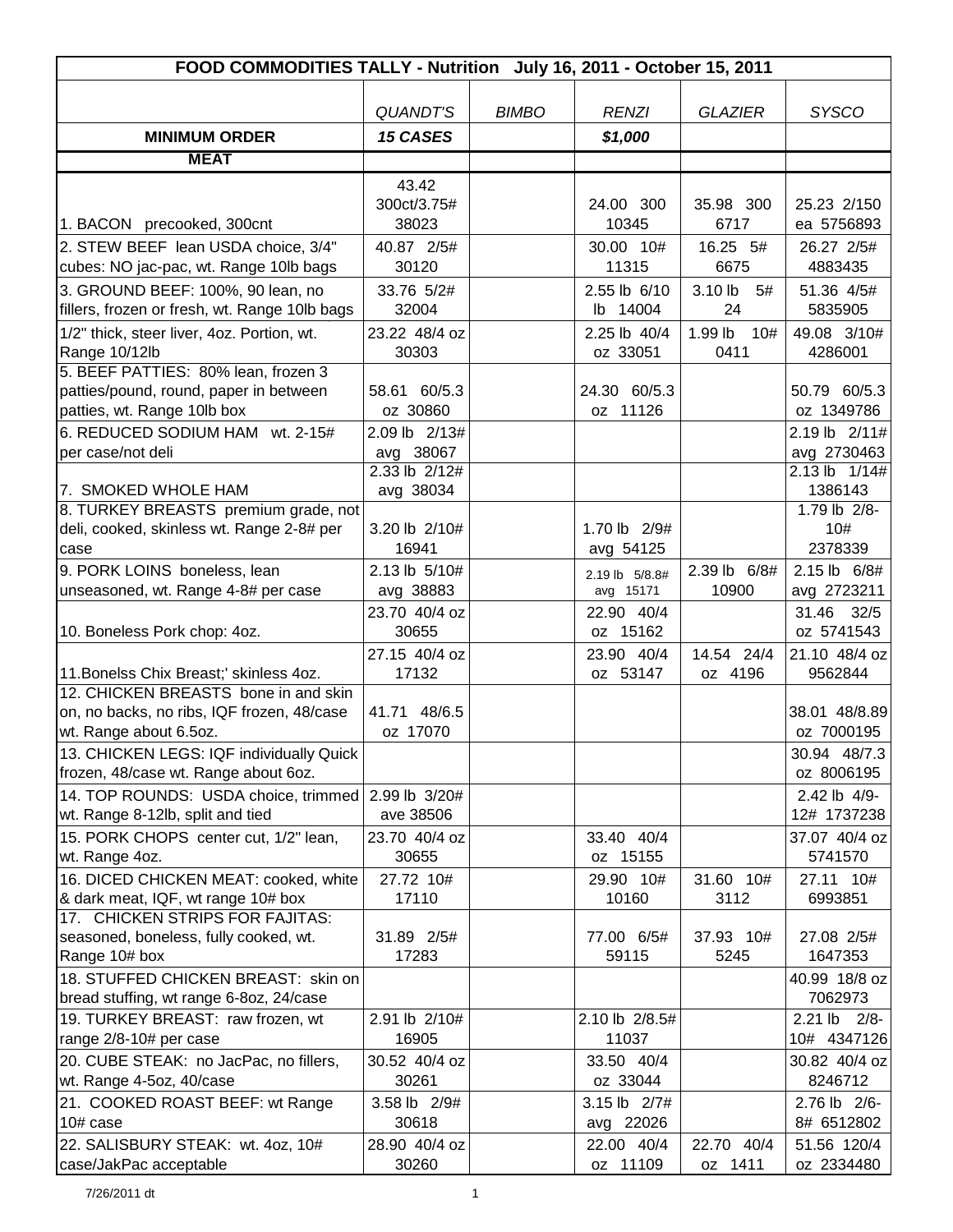|                                           | <b>QUANDT'S</b>          | <b>BIMBO</b> | <b>RENZI</b>                | <b>GLAZIER</b>          | <b>SYSCO</b>                |
|-------------------------------------------|--------------------------|--------------|-----------------------------|-------------------------|-----------------------------|
|                                           | 47.56 4/5#               |              | 32.00 60/3.2                |                         | 21.45 2/5#                  |
| 23. ITALIAN SAUSAGE LINKS: wt. 4oz.       | 30527                    |              | oz 32080                    |                         | 1968130                     |
| 24. PORK BREAKFAST SAUSAGE                | 25.02 1/10#              |              | 20.00 200/.8                |                         | 18.35 160/1                 |
| LINKS, cooked 1oz.                        | 30487                    |              | oz 32024<br>21.70 27/6      |                         | oz 1589506<br>35.76 48/6 oz |
| 25. BONELESS CHICKEN BREAST               | 31.74 28/6 oz<br>17057   |              | oz 53149                    | 22.05 24/6<br>oz 793901 | 9562885                     |
|                                           | 41.85 36/4 oz            |              |                             |                         | 36.49 36/4 oz               |
| 26. CHICKEN CORDON BLEU                   | 17229                    |              |                             |                         | 1624329                     |
| 27. PRECOOKED SLICED MEATLOAF             | 45.35 1/15#              |              |                             |                         | 44.91 76/3.15               |
| <b>DELUXE</b>                             | 30454                    |              |                             |                         | oz 2138121                  |
|                                           | 24.89 2/10#              |              |                             | 29.18 2/10#             | 15.48 4/5#                  |
| 28. GROUND TURKEY<br><b>FROZEN MEAT</b>   | 17033                    |              |                             | 70012                   | 7268279                     |
|                                           |                          |              |                             |                         |                             |
| 1. PORK BBQ RIBETTES: cooked,<br>100/case | 27.72 50/3.2<br>oz 30252 |              | 27.00 60/3.2<br>oz 33023    | 28.68 53/3<br>oz 44530  | 27.20 53/3 oz<br>7154263    |
|                                           | 28.00                    |              |                             |                         |                             |
|                                           | 36/4.5oz                 |              |                             |                         |                             |
| 2. BREADED VEAL PATTY with CHEESE:        | 30429 spec               |              | 26.70 40/4                  |                         | 30.99 40/4.5                |
| 40/case                                   | order                    |              | oz 16231                    |                         | oz 1899848                  |
| 3. STUFFED PEPPERS W/SAUCE:               | 58.36 4/63 oz            |              | 61.25 4/96                  |                         | 42.48 4/5 lb                |
| 48/case<br>4. STUFFED CABBAGE W/SAUCE:    | 14463<br>71.85 4/92 oz   |              | oz tray 35148<br>66.79 4/96 |                         | 2517001<br>54.24 4/92 oz    |
| 48/case                                   | 14460                    |              | oz tray 35146               |                         | 8156978                     |
| 5. BREADED FISH : uncooked 32/cse         | 37.32 32/5oz             |              | 30.50 46/3.6                |                         | 34.68 10#                   |
| comparable to Pier 17                     | 19395                    |              | oz 10331                    |                         | 2431468                     |
|                                           | 41.55 40/4 oz            |              | 22.90 53/3 oz               |                         | 44.66 30 lb                 |
| 6. BREADED FISH COOKED 48/CASE            | 19440                    |              | 42082                       |                         | 8945061                     |
| 7. UNBREADED VEAL PATTY: 40Z.             | 25.22 40/4 oz<br>29985   |              |                             |                         | 26.02 40/4 oz<br>9532375    |
|                                           | 30.55 60/2.7             |              |                             |                         |                             |
| 8. FROZEN MANICOTTI: 60/case 3oz.         | oz 16077                 |              | 24.50 60/2.75 oz<br>35248   |                         | 27.95 60/2.75 oz<br>1042878 |
| 9. FROZEN STUFFED SHELLS: 20Z.,           | 35.30 120/2              |              | 38.79 200/2                 |                         | 34.41 160/2                 |
| 120/case                                  | oz 16098                 |              | oz 86201                    |                         | oz 0082131                  |
|                                           | 25.45 10#                |              | 26.00 10#                   | 35.30 10#               | 40.80 25#                   |
| 10. PEPPERONI: sliced, 10# case           | 29942                    |              | 21035                       | 02563                   | 1752062                     |
| 11. ITALIAN SAUSAGE CUBES: cooked         | 24.63 2/5#<br>29938      |              |                             |                         | 18.27 2/5#<br>2543064       |
| 12. BREADED CHICKEN PATTY: 30Z.,          | 21.22 60/3.53            |              | 12.95 52/3.1                |                         | 10.67 52/3.1                |
| oven ready, white meat                    | oz 17138                 |              | oz 55057                    |                         | oz 6482749                  |
|                                           | 21.22 2/5#               |              |                             | 26.95 10#               | 53.41 40#                   |
| 13. ITALIAN MEATBALLS: 10# BOX            | 38925                    |              |                             | 402405                  | 4288577                     |
|                                           | 23.11 2/5#               |              |                             | 2.77 lb 10#             | 21.62 10#                   |
| 14. CUBED PORK                            | 30549                    |              |                             | 34237                   | 1534262                     |
| 15. PULLED TURKEY                         | 33.99 10#<br>17017       |              |                             |                         | 36.22 10#<br>7497217        |
|                                           | 16.95 10#                |              |                             |                         | 21.06 10#                   |
| 16. HOT DOGS                              | 38766                    |              |                             |                         | 7613680                     |
|                                           |                          |              |                             |                         |                             |
|                                           | 5.18 lb 16/1.75#         |              |                             |                         |                             |
| 17. BABY BACK RIBS                        | avg 38194                |              |                             |                         |                             |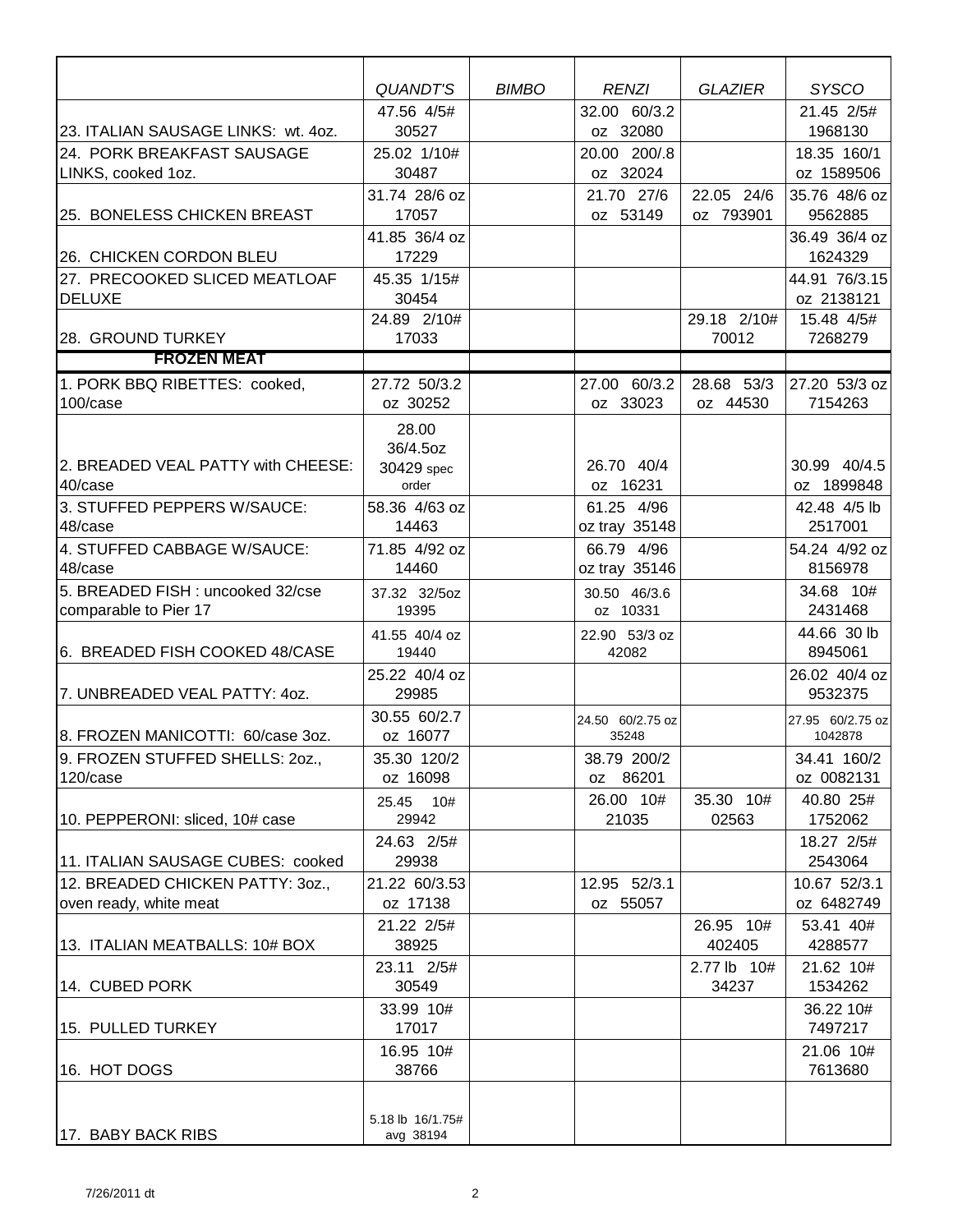|                                 | QUANDT'S                  | <b>BIMBO</b> | <b>RENZI</b>         | <b>GLAZIER</b>       | <b>SYSCO</b>                |
|---------------------------------|---------------------------|--------------|----------------------|----------------------|-----------------------------|
| 18. BREAKFAST TURKEY SAUSAGE    | 21.30 10#<br>16988        |              |                      |                      | 20.81 160/1<br>oz 5393236   |
| 19. UNBREADED FISH FILLETS 4 oz | 33.80 40/4<br>oz 19450    |              |                      |                      | 77.98 4/10#<br>8085698      |
| 20. BREAKFAST SAUSAGE PATTIES   | 24.30 10#<br>30489        |              |                      |                      | 18.90 10#<br>7131907        |
| <b>FISH</b>                     |                           |              |                      |                      |                             |
|                                 | 45.44 6/66.5              |              |                      | 55.64 6/66.5         | 49.64 6/66.5                |
| 1. TUNA FISH: 4# can            | oz 3099                   |              |                      | oz 16003             | oz 2742831                  |
|                                 | 56.46 24/12               |              |                      | 59.77 24/12.25       | 52.69 24/12                 |
| 2. TUNA FISH: 12 oz can         | oz 3092                   |              |                      | oz 01164             | oz 8524357                  |
| <b>EGGS</b>                     |                           |              |                      |                      |                             |
| 1. PEELED HARD COOKED: 20#      | 18.11 10#<br>38000        |              | 44.00 25#<br>28108   | 36.10 20#<br>20123   | 25.93 2/10#<br>5826500      |
|                                 | 41.37 15/2#               |              | 31.50 15/2#          | 33.99 15/2#          | 25.54 12/2#                 |
| 2. PASTEURIZED EGGS: 15/2#      | 10063                     |              | 27022                | 81350                | 6296404                     |
|                                 | 30.49 200/1               |              |                      |                      | 28.42 200/1                 |
| 3. EGG PATTIES - frozen         | oz 10078                  |              |                      |                      | oz 9546797                  |
| <b>PASTA</b>                    |                           |              |                      |                      |                             |
| 1. SPAGHETTI                    | 11.90 10/2#<br>6746       |              | 12.20 20#<br>84072   | 22.95 20#            | 11.85 20#<br>8836647        |
|                                 | 12.23 10/2#               |              |                      | 650223<br>22.95 20#  | 12.08 20#                   |
| 2. ELBOW MACARONI               | 6747                      |              | 12.20 20#<br>84073   | 650246               | 0448753                     |
|                                 | 7.22 10/1#                |              | 12.20 20#            |                      | 12.08 20#                   |
| 3. ZITI                         | 6742                      |              | 84074                |                      | 0447508                     |
|                                 | 26.86 2/10#               |              | 7.90 10#             | 22.78 20#            | 23.32 2/10#                 |
| 4. SPIRALS: tricolored          | 6896                      |              | 84096                | 1401                 | 5588017                     |
|                                 | 13.65 25#                 |              | 12.25 25#            |                      | 12.08 25#                   |
| 5. RICE: par boil               | 4987                      |              | 66014                |                      | 7905441                     |
| 6. LASAGNA NOODLES              | 18.36 12/1#<br>6722       |              | 13.25 12/1#<br>76879 |                      | 13.01 10#<br>4933164        |
|                                 | 9.38 10/1#                |              | 8.95 10#             | 14.68 20#            | 8.41 10#                    |
| 7. EGG NOODLES                  | 6739                      |              | 84082 wide           | 650251               | 0469104                     |
| l8. FROZEN RAVIOLI              | 19.79 300/.65 oz<br>16095 |              |                      |                      | 15.57 220/.58 oz<br>1314822 |
| <b>BAKING PRODUCTS</b>          |                           |              |                      |                      |                             |
| 1. FLOUR                        | 18.36 2/25#<br>6539       |              | 7.50 25#<br>50630    | 21.65 2/25#<br>1902  | 16.84 2/25#<br>8379270      |
|                                 | 30.05 50#                 |              | 31.90 50#            | 37.70 50#            | 35.76 50#                   |
| 2. SUGAR, GRANULATED            | 4610                      |              | 68395                | 0013                 | 4782694                     |
|                                 | 24.44 12/2#               |              | 38.00 50#            | 29.10 24/1#          | 39.32 50#                   |
| 3. SUGAR, CONFECTIONERY         | 4633                      |              | 67007                | 5100                 | 1854918                     |
|                                 | 24.31 50#                 |              | 37.00 50#            |                      | 41.44 50#                   |
| 4. SUGAR, BROWN                 | 4619                      |              | 67009                |                      | 1854926                     |
|                                 | 42.73 50#<br>7200         |              | 37.50 50#<br>77002   |                      | 42.29 50#                   |
| 5. SHORTENING                   | 43.69 6/gal               |              | 39.45 6/gal          |                      | 4132007<br>44.67 6/gal      |
| <b>6. VEGETABLE OIL</b>         | 7268                      |              | 30088                | 44.46 6/gal<br>10162 | 8200372                     |
|                                 | 16.33 24/1#               |              | 16.59 24/1#          | 17.44 24/1#          | 15.07 24/1#                 |
| 7. CORN STARCH                  | 5206                      |              | 91369                | 50530                | 4032991                     |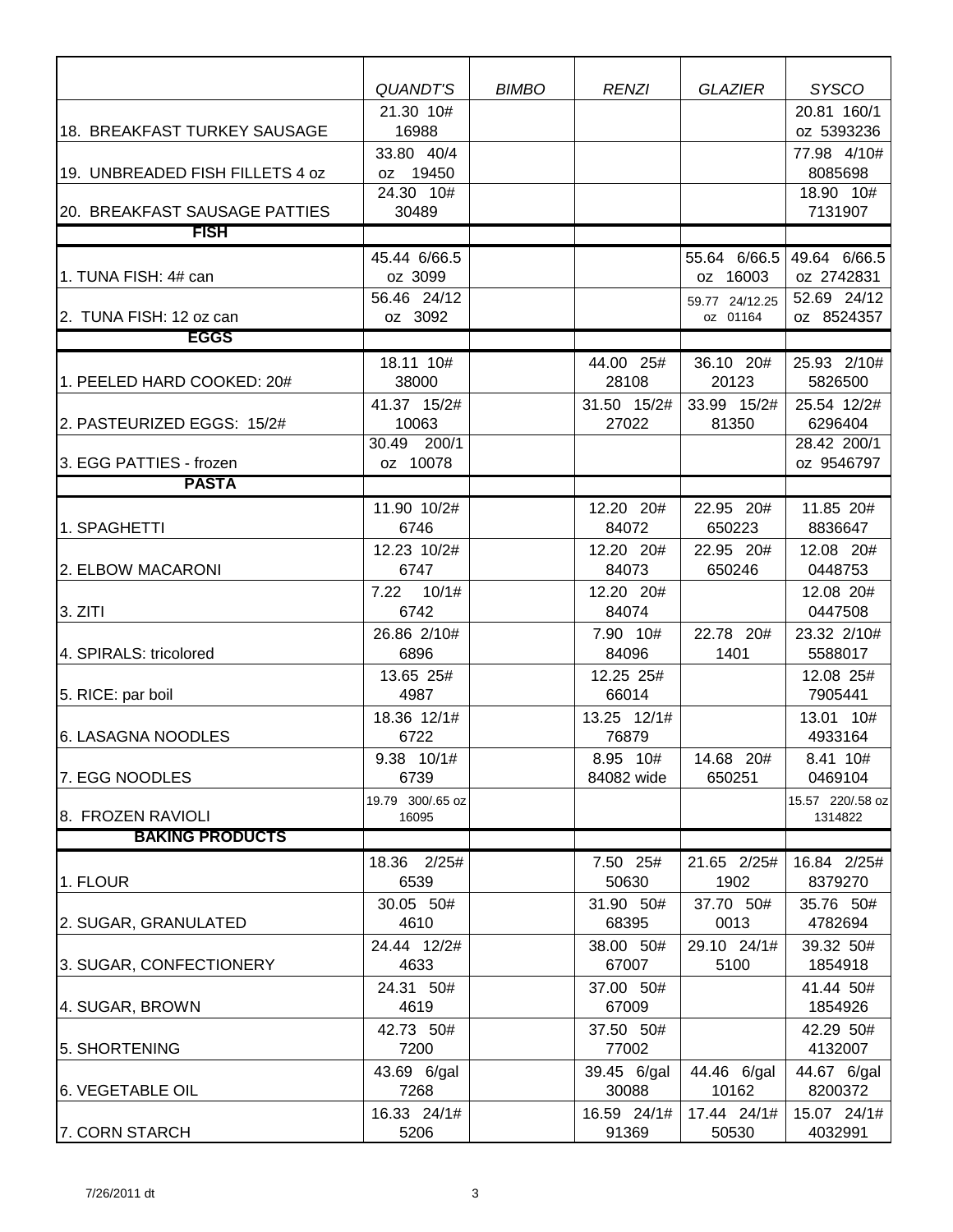|                                                      |                     |              |                      |                           | <b>SYSCO</b>                |
|------------------------------------------------------|---------------------|--------------|----------------------|---------------------------|-----------------------------|
|                                                      | QUANDT'S            | <b>BIMBO</b> | <b>RENZI</b>         | <b>GLAZIER</b>            |                             |
| 8. BAKING SODA                                       | 14.18 12/2#<br>4440 |              | 13.59 24/1#<br>68058 |                           | 12.44 12/24<br>oz 4950598   |
|                                                      | 32.31 6/5#          |              | 29.50 6/5#           | 9.42 5#                   | 46.25 6/5#                  |
| 9. BAKING POWDER                                     | 4451                |              | 68064                | 84581                     | 5517701                     |
|                                                      | 50.92 25#           |              | 18.50 10#            | 23.68 5/2#                | 20.89 5/2#                  |
| 10. COCONUT: unsweetened                             | 4566                |              | 10189                | 787                       | 4510921                     |
|                                                      | 56.99 25#           |              | 56.95 25#            |                           | 56.72 25#                   |
| 111. SEMI-SWEET CHOCOLATE CHIPS                      | 4468                |              | 92200                |                           | 4015137                     |
|                                                      | 48.94 3/2#          |              | 85.90 6/1.75#        |                           | 61.21 3/2#                  |
| 12. WALNUTS                                          | 4815                |              | 92350                |                           | 4645404                     |
|                                                      | 38.14 6/5#          |              | 41.50 6/5#           | 44.29 6/5#                | 35.34 6/5#                  |
| 13. PEANUT BUTTER                                    | 4124                |              | 92543                | 336784                    | 4009189                     |
|                                                      | 35.72 12/1.75#      |              |                      | 42.50 4/3.5# 47.20 4/3.5# | 42.50 4/3.56#               |
| 14. CHIX STUFFING MIX                                | 5045                |              | 65038                | 11600                     | 4396404                     |
| 15. BRAN MUFFIN MIX                                  | 51.92 6/5#<br>6424  |              |                      |                           | 49.93 6/5#<br>4044020       |
|                                                      |                     |              |                      |                           |                             |
|                                                      |                     |              |                      |                           |                             |
| 16. SALT SUBSTITUTE                                  |                     |              |                      |                           |                             |
|                                                      | 61.64 25#           |              |                      |                           |                             |
| 17. PEANUT BUTTER CHIPS<br><b>INDIVIDUAL CEREALS</b> | 4466                |              |                      |                           |                             |
|                                                      |                     |              |                      |                           |                             |
| 1. CHEERIOS - Individual                             | 21.89 96<br>6559    |              |                      |                           | 18.13 96/.75<br>oz 5594049  |
|                                                      | 21.89 96            |              |                      |                           | 20.01 96/.75                |
| 2. CORN FLAKES - Individual                          | 6555                |              |                      |                           | oz 5593967                  |
|                                                      | 21.89 96            |              |                      |                           | 19.23 96/1.25               |
| 3. RAISIN BRAN - Individual                          | 6558                |              |                      |                           | oz 5594015                  |
|                                                      | 25.26 96            |              |                      |                           | 24.19 96/5/8                |
| 4. SPECIAL K - Individual                            | 6588                |              |                      |                           | oz 4044699                  |
|                                                      | 21.89 96            |              |                      |                           | 20.01 96/.75                |
| 5. RICE CRISPIES - Individual                        | 6560                |              |                      |                           | oz 5594023                  |
|                                                      | 41.18 12/28         |              |                      |                           | 18.10 12/28                 |
| 6. CREAM OF WHEAT - Bulk                             | oz 6650             |              |                      |                           | oz 8562639                  |
|                                                      | 9.82 48             |              |                      |                           | 18.44 144/.98 oz            |
| 7. OATMEAL - Individual                              | 6663                |              |                      |                           | 8562662                     |
| 8. SHREDDED WHEAT - Individual                       | 31.77 70<br>6326    |              |                      |                           | 26.76 70/1.06<br>oz 6199269 |
|                                                      |                     |              |                      |                           |                             |
| 9. SHREDDED WHEAT - Bulk                             |                     |              |                      |                           |                             |
|                                                      |                     |              |                      |                           | 52.31 12/12                 |
| 10. CREAM OF WHEAT - Individual                      |                     |              |                      |                           | ct 5503448                  |
|                                                      | 31.77 70            |              |                      |                           | 20.01 96/1                  |
| 11. BRAN FLAKES - Individual                         | 6322                |              |                      |                           | oz 8921132                  |
| <b>DESSERT MIXES</b>                                 |                     |              |                      |                           |                             |
|                                                      |                     |              |                      |                           |                             |
|                                                      | 60.25 6/5#          |              | 52.90 6/5#           |                           |                             |
| l1. BANANA NUT MUFFIN MIX                            | 6436 spec order     |              | 28008                |                           |                             |
|                                                      | 27.60 6/5#          |              |                      |                           | 64.48 6/78                  |
| 2. BLUEBERRY MUFFIN MIX                              | 6415                |              |                      |                           | oz 4664504                  |
| 3. BASIC MUFFIN MIX                                  | 26.33 6/5#<br>6414  |              | 24.25 6/5#<br>28231  |                           | 32.26 6/5#<br>4947958       |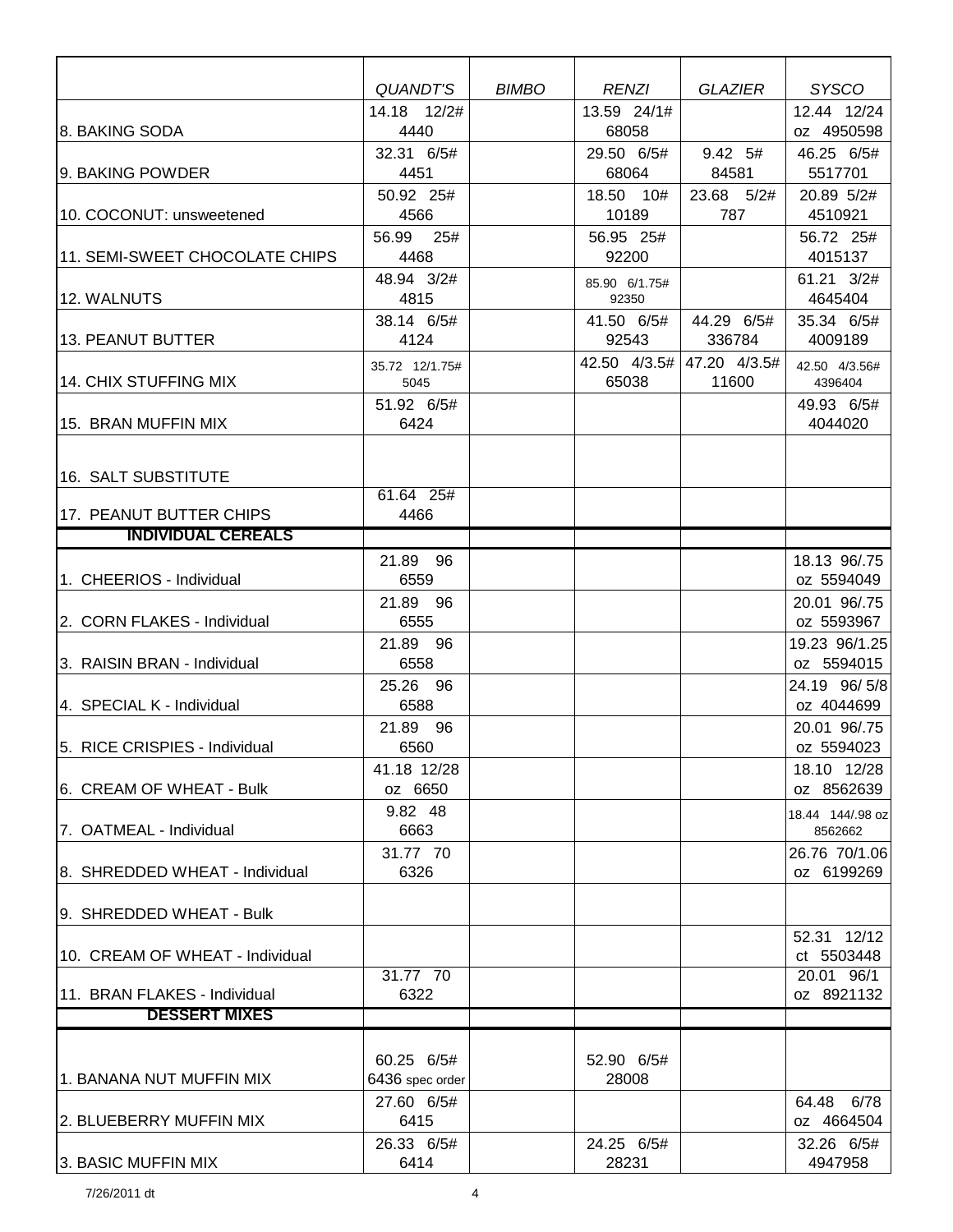|                                                                       | QUANDT'S                                                          | <b>BIMBO</b> | <b>RENZI</b>                         | <b>GLAZIER</b>         | <b>SYSCO</b>                                                                     |
|-----------------------------------------------------------------------|-------------------------------------------------------------------|--------------|--------------------------------------|------------------------|----------------------------------------------------------------------------------|
|                                                                       | 30.72 6/5#                                                        |              | 26.90 6/5#                           |                        | 25.70 6/5#                                                                       |
| 4. BROWNIE MIX                                                        | 6505                                                              |              | 28038                                |                        | 9031584                                                                          |
|                                                                       | 47.10 12/16                                                       |              |                                      |                        | 44.43 12/16                                                                      |
| 5. ANGELFOOD CAKE                                                     | oz 6301                                                           |              |                                      |                        | oz 4045621                                                                       |
| 6. SPICE CAKE MIX                                                     | 27.11 6/5#<br>6450                                                |              |                                      |                        | 2/11# 52.46                                                                      |
| 7. READY TO SPREAD ICING: MUST BE<br>SHELF STABLE CHOCOLATE & VANILLA | 10# 55.02<br>van 6497 /<br>60.76 choc<br>6496                     |              | 24.95 10#<br>choc 28254<br>van 28255 |                        | choc fudge<br>4158929 /<br>48.78 vanilla<br>4046124                              |
| 8. CAKE MIXES: Yellow/White/Chocolate                                 | 6/5# 25.77 yel<br>6744 / 27.88<br>choc swiss<br>6442 & wh<br>6755 |              |                                      |                        | 6/5# 22.11 yel<br>6530406 / 22.07<br>wh 6530422 /<br>25.38 choc swiss<br>8669707 |
| 9. CARROT CAKE MIX                                                    | 69.83 50#<br>7063 *SPO*                                           |              |                                      |                        | 69.97 6/5#<br>4045647                                                            |
|                                                                       |                                                                   |              |                                      |                        | 22.23 6/16 oz                                                                    |
| 10. DIABETIC CAKE MIXES:<br>Yellow/White/Chocolate                    |                                                                   |              |                                      |                        | W:6094528 /<br>C:6094536                                                         |
| 11. SMOOTH SPREAD ICING (add water)                                   |                                                                   |              |                                      |                        | 60.37 6/5#<br>4046116                                                            |
| 12. EGG CUSTARD - No Bake                                             |                                                                   |              |                                      |                        | 57.81 6/24<br>oz 5586086                                                         |
|                                                                       | 59.20 6/4#                                                        |              |                                      |                        |                                                                                  |
| 13. CHEESECAKE                                                        | 6509 mix, no                                                      |              |                                      |                        | 62.47 6/4#                                                                       |
|                                                                       | crust<br>26.30 6/5#                                               |              |                                      |                        | 1678481<br>28.79 6/5#                                                            |
| 14. GINGERBREAD MIX                                                   | 6446                                                              |              |                                      |                        | 8946451                                                                          |
|                                                                       | 23.42 6/5#                                                        |              |                                      |                        | 22.07 6/5#                                                                       |
| 115. CORN MUFFIN MIX                                                  | 6413                                                              |              |                                      |                        | 5601265                                                                          |
| <b>COOKING PRODUCTS</b>                                               |                                                                   |              |                                      |                        |                                                                                  |
| 1. BEEF SOUP BASE LOW SODIUM                                          | 36.77 6/1#<br>8780                                                |              | 45.00 12/1#<br>57716                 | 75851                  | 67.77 12/1# 21.82 6/15 oz<br>6057533                                             |
| 12. CHICKEN SOUP BASE LOW SODIUM                                      | 36.41 6/1#<br>8782                                                |              | 42.00 12/1#<br>57715                 | 66.49 12/1#<br>75850   | 21.34 6/15 oz<br>6057541                                                         |
|                                                                       |                                                                   |              | 43.50 5 gal                          |                        | 32.91 6/.5                                                                       |
| 3. SOY SAUCE LOW SODIUM                                               |                                                                   |              | 91541                                |                        | gal 4897641                                                                      |
| 4. PORK GRAVY MIX                                                     | 32.47 8/1#<br>8746                                                |              | 28.00 8/1#<br>57709                  | 34.48 8/13<br>oz 30132 | 20.11 6/11.3<br>oz 9829748                                                       |
| 5. TURKEY GRAVY MIX                                                   | 33.99 8/1#<br>8758                                                |              | 15.95 8/15<br>oz 28430               | 34.38 8/1#<br>60003    | 15.34 8/15 oz<br>6799787                                                         |
| 6. SAUSAGE GRAVY                                                      | 58.07 6/10#<br>6805                                               |              | 56.90 6/10#<br>10625                 | 53.98 6/10#<br>408663  | 61.86 6/10#<br>4958542                                                           |
| 7. WORCESTERSHIRE SAUCE                                               | 17.66 4/gal<br>5814                                               |              |                                      | 29.72 4/gal<br>41470   | 21.32 4/gal<br>4007894                                                           |
| 8. PANCAKE MIX                                                        | 24.30 6/5#<br>6432                                                |              |                                      | 27.56 6/5#<br>102022   | 20.02 6/5#<br>5301643                                                            |
| 9. BISQUICK MIX                                                       | 42.68 6/5#<br>6502                                                |              |                                      |                        | 20.22 6/5#<br>9995044                                                            |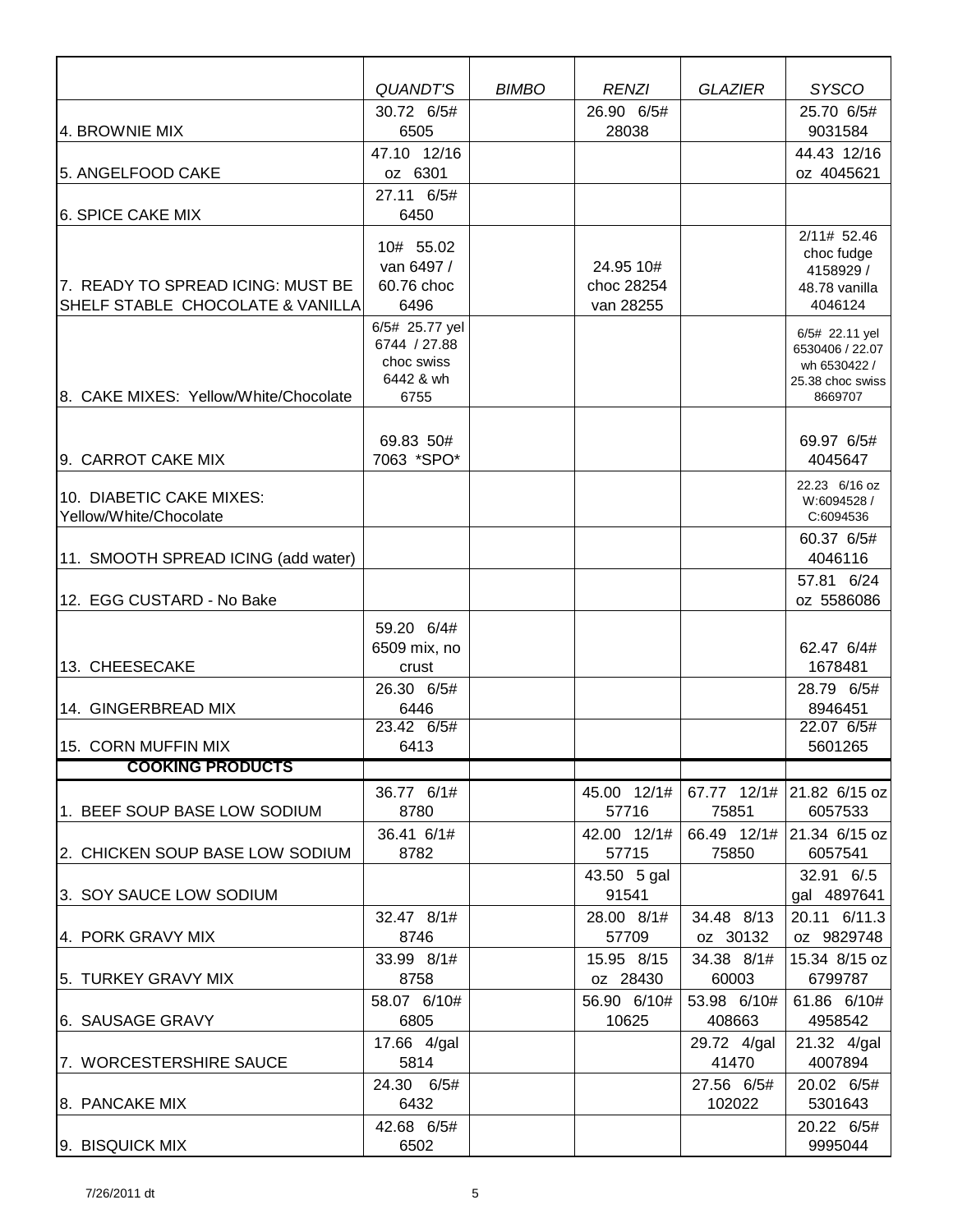|                                                        | QUANDT'S                | <b>BIMBO</b> | <b>RENZI</b>              | <b>GLAZIER</b>     | <b>SYSCO</b>              |
|--------------------------------------------------------|-------------------------|--------------|---------------------------|--------------------|---------------------------|
| 10. INSTANT BROTH & SEASONING -<br><b>BEEF</b>         | 30.02 6/50 ct<br>8788   |              |                           |                    |                           |
| 11. INSTANT BROTH & SEASONING -                        | 36.41 6/50 ct           |              |                           |                    |                           |
| <b>CHICKEN</b>                                         | 8789                    |              |                           |                    |                           |
| 12. BEEF BROTH                                         | 28.07 12/49<br>oz 8562  |              |                           |                    | 25.74 12/49<br>oz 5568233 |
|                                                        | 38.14 12/5#             |              |                           | 38.30 12/5#        | 36.27 12/5#               |
| 13. CHICKEN GRAVEY                                     | 6825                    |              |                           | 63263              | 4220364                   |
|                                                        | 27.68 12/49             |              |                           |                    | 24.44 12/49               |
| 14. CHICKEN BROTH                                      | oz 8561                 |              |                           |                    | oz 5568241<br>13.57       |
| 15. THICK-IT INSTANT HEALTHCARE                        | 20.11 75/6.4            |              |                           |                    | 100/6.5 gm                |
| <b>FOOD THICKENER - PC</b>                             | gm 5212                 |              |                           |                    | 0101758                   |
| 16. THICK-IT INSTANT HEALTHCARE                        | 78.61 25#               |              |                           |                    | $60.35$ 25#               |
| <b>FOOD THICKENER - Bulk</b><br><b>SALAD DRESSINGS</b> | 3216                    |              |                           |                    | 0102194                   |
|                                                        |                         |              | 31.15 4/gal               |                    |                           |
| 1. SALAD DRESSING Low Fat Ranch                        | 37.92 4/gal<br>8309     |              | 56077 FF                  |                    | 38.79 4/gal<br>4086575    |
| 2. SALAD DRESSING Low Fat French                       |                         |              | 26.00 4/gal<br>56050 FF   |                    | 23.05 4/gal<br>4086567    |
| 3. SALAD DRESSING Low Fat Thousand                     |                         |              | 37.50 4/gal               |                    |                           |
| Island                                                 |                         |              | 56060                     |                    |                           |
| 4. SALAD DRESSING Low Fat Golden<br>Italian            | 24.47 4/gal<br>8306     |              | 21.00 4/gal<br>56025 lite |                    | 22.24 4/gal<br>4488946    |
| <b>SPICES</b>                                          |                         |              |                           |                    |                           |
|                                                        | 8.10 ea 6/25            |              | 49.22 6/21                | 5.70 16 oz         | 49.80 6/26                |
| 1. GARLIC 1.5#                                         | oz 9361                 |              | oz 68156                  | 432                | oz 6639165                |
|                                                        | 5.95 ea 6/16            |              | 60.30 6/18                | 7.22 16 oz         | 47.82 6/18 oz             |
| 2. PEPPER $1#$                                         | oz 9304                 |              | oz 68258                  | 472                | 6639827                   |
| 3. BASIL LEAVES 5.5 oz                                 | 5.36 ea 6/5<br>oz 9303  |              | 26.75 6/5.5<br>oz 68045   | 2.49 6.5 oz<br>402 | 12.93 5#<br>3557139       |
|                                                        | 5.84 ea 6/1             |              | 22.90 6/1 oz              | 4.53 1.5 oz        | 26.95 6/1.35              |
| 4. CHIVES, DRIED 1.12 oz                               | oz 9311                 |              | 68086                     | 418                | oz 5913694                |
|                                                        | 7.12 ea 3/10            |              | 7.50 11 oz                | 9.41 10 oz         | 27.75 3/10 oz             |
| 5. PARSLEY FLAKES 11 oz                                | oz 9342                 |              | 68246                     | 468                | 5229265                   |
| 6. ONIONS 3# dehydrated                                | 10.70 ea<br>6/3# 1856   |              |                           |                    | 31.05 6/2#<br>5865498     |
|                                                        | 10.91 ea                |              | 41.60 6/10                | 4.76 14.5 oz       | 42.18 6/12                |
| 7. POULTRY SEASONING 10 oz                             | 6/12 oz 9352            |              | oz 68321                  | 486                | oz 5229562                |
| 8. CHILI POWDER                                        | 3.61 ea 6/16<br>oz 9317 |              |                           | 6.24 18 oz<br>416  | 34.07 6/20<br>oz 9806498  |
|                                                        | 33.91 500               |              |                           |                    |                           |
| 9. MRS. DASH SALT SUBSTITUTE                           | 9375                    |              |                           |                    |                           |
| <b>SOUP</b>                                            |                         |              |                           |                    |                           |
|                                                        | 42.00 12/49.5 oz        |              | 41.00 12/5#               |                    |                           |
| 1. CR MUSHROOM LO-SO #5 CAN                            | 3492                    |              | 11899                     |                    |                           |
| 2. TOMATO LO-SO #5 CAN                                 | 42.00 12/50<br>oz 3498  |              | 34.00 12/5#<br>11890      |                    | 35.69 12/50oz<br>4146445  |
|                                                        | 18.75 24/7.25 oz        |              | 17.50 24/7.5              |                    | 16.58 24/7.25             |
| 3. CHICKEN NOODLE LO-SO                                | 3505                    |              | oz 76569                  |                    | oz 4104469                |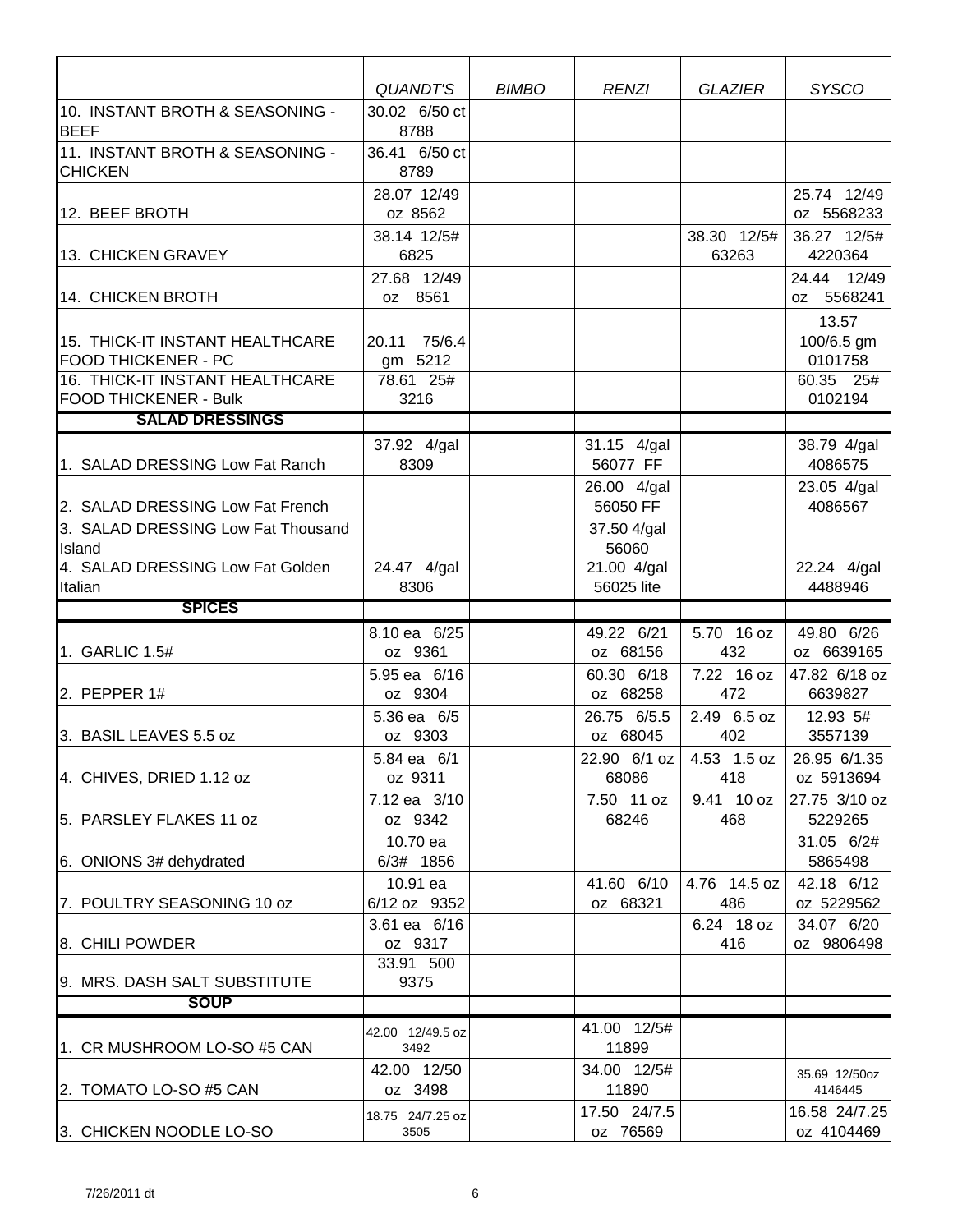|                                             | QUANDT'S                                                                                            | <b>BIMBO</b> | <b>RENZI</b>                                                                        | <b>GLAZIER</b> | <b>SYSCO</b>                                                                            |
|---------------------------------------------|-----------------------------------------------------------------------------------------------------|--------------|-------------------------------------------------------------------------------------|----------------|-----------------------------------------------------------------------------------------|
| 4. VEGETABLE LO-SO                          |                                                                                                     |              |                                                                                     |                | 16.57 24/7.25<br>oz 4013108                                                             |
| 5. TOMATO LO-SO                             | 17.04 24/7.25 oz<br>3510                                                                            |              | 16.25 24/7.5<br>oz 36994                                                            |                | 15.88 24/7.25 oz<br>4013066                                                             |
| 6. CREAM OF CHICKEN SOUP                    |                                                                                                     |              | 18.95 24/7.5<br>oz 36699                                                            |                |                                                                                         |
| 7. CREAM OF MUSHROOM SOUP                   | 17.04 24/7.25 oz<br>3509                                                                            |              | 17.00 24/7.5<br>oz 36670                                                            |                | 17.09 24/7.25 oz<br>4013041                                                             |
| <b>FROZEN DESSERTS</b>                      |                                                                                                     |              |                                                                                     |                |                                                                                         |
| 1. APPLE PIE RAW                            | 25.17 6/46<br>oz 12956                                                                              |              | 35.59 6/10"<br>48090                                                                |                | 21.01 6/46<br>oz 1972744                                                                |
| 2. APPLE PIE BAKED                          | 34.74 6/38<br>oz 12942                                                                              |              | 28.50 6/48<br>oz 48015                                                              |                | 29.91 6/48 oz<br>9787748                                                                |
| 3. APPLE PIE SUGAR FREE                     | 34.52 6/46 oz<br>13025                                                                              |              |                                                                                     |                | 34.15 6/46<br>oz 1037639                                                                |
| 4. CHERRY PIE RAW                           | 48.48 6/47<br>oz 12949                                                                              |              | 36.50 6/10"<br>48030                                                                |                | 31.47 6/46<br>oz 1972702                                                                |
| 5. DIET SUGAR FREE CHERRY PIE               | 47.36 6/46 oz<br>13024                                                                              |              |                                                                                     |                |                                                                                         |
| 6. BLUEBERRY PIE RAW                        | 36.70 6/46 oz<br>12959                                                                              |              | 31.49 6/10"<br>48025                                                                |                | 31.38 6/46<br>oz 1972728                                                                |
| 7. DIET SUGAR FREE BLUEBERRY PIE            | 46.59 6/46<br>oz 13030                                                                              |              |                                                                                     |                | 27.62 6/27<br>oz 9789686                                                                |
| 8. CREAM PIES:                              | 6/27 oz 28.50<br>choc 12983 &<br>27.71 bana 12984<br>/ 6/42 oz 35.57<br>cocon 12985 -<br><b>SPO</b> |              | 4 ct 32.50 choc<br>76171 /6 ct<br>26.95 bana<br>48176 /6 ct<br>28.45 cocon<br>17923 |                | 6/27 oz 27.62<br>choc: 9789686 /<br>26.53<br>bana: 9788936 /<br>26.74<br>cocon: 9809294 |
| 9. FRUIT OF THE FOREST PIE                  | 41.42 6/48<br>oz 12950                                                                              |              |                                                                                     |                | 38.86 6/48 oz<br>9785601                                                                |
| 10. STRAWBERRY RHUBARB PIE                  | 32.51 6/43<br>oz 12516                                                                              |              |                                                                                     |                | 29.16 6/46 oz<br>9785312                                                                |
| 11. CARROT CAKE premade, 3                  | 64.58 4/12x16                                                                                       |              |                                                                                     |                | 62.70 4/99                                                                              |
| sheets/box                                  | 12953<br>35.71 240/1                                                                                |              |                                                                                     |                | oz 2296507<br>39.18 320/1                                                               |
| 12. OATMEAL COOKIES - ready to bake         | oz 13399                                                                                            |              |                                                                                     |                | oz 7040538                                                                              |
| 13. LEMON PIE                               | 27.19 4/46 oz<br>13012                                                                              |              |                                                                                     |                | 29.25 6/38<br>oz 9788522                                                                |
| 14. BOSTON CREAM PIE                        | 33.74 6/30 oz<br>13001                                                                              |              |                                                                                     |                | 34.88 6/33<br>oz 1972090                                                                |
| 15. DIABETIC COOKIES - ready to bake        | 20.83 5#<br>13005                                                                                   |              |                                                                                     |                | 35.29 200/.75 oz<br>5754403                                                             |
| 16. VANILLA ICE CREAM - individual          | 6.02 24/4 oz<br>10691<br>6.02 24/4 oz                                                               |              |                                                                                     |                | 21.76 96/4<br>oz 2220200<br>21.76 96/4                                                  |
| 17. CHOCOLATE ICE CREAM - individual        | 10692<br>6.45 24/4 oz                                                                               |              |                                                                                     |                | oz 2220226<br>5.94 24/4 oz                                                              |
| 18. NSA VANILLA ICE CREAM - individual      | 10695                                                                                               |              |                                                                                     |                | 2376770                                                                                 |
| 19. NSA CHOCOLATE ICE CREAM -<br>individual | 6.45 24/4 oz<br>10694                                                                               |              |                                                                                     |                | 5.94 24/4 oz<br>7769383                                                                 |
| <b>JUICES</b>                               |                                                                                                     |              |                                                                                     |                |                                                                                         |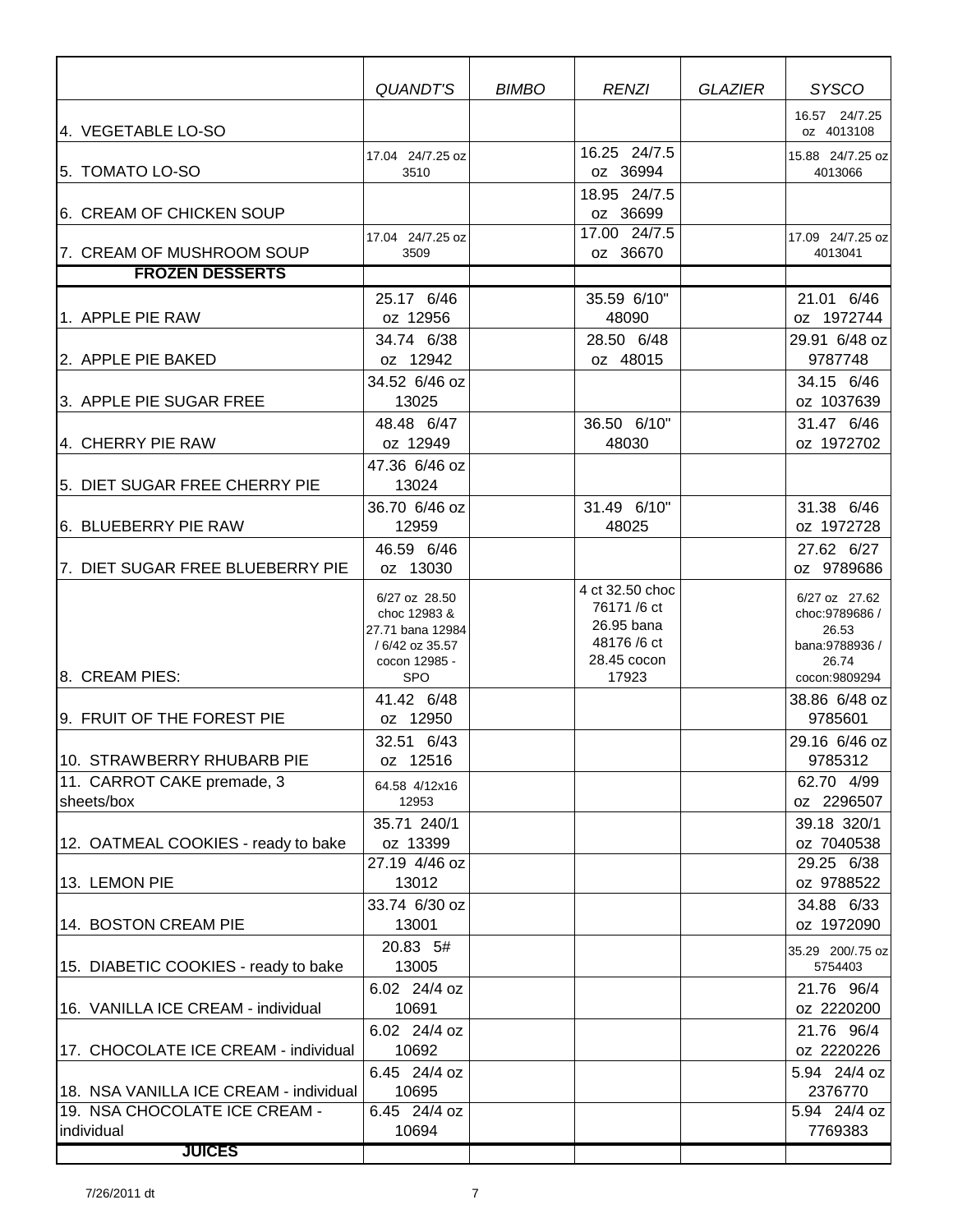|                                    | QUANDT'S                | <b>BIMBO</b> | <b>RENZI</b>             | <b>GLAZIER</b>          | <b>SYSCO</b>               |
|------------------------------------|-------------------------|--------------|--------------------------|-------------------------|----------------------------|
|                                    | 24.03 12/46             |              | 22.50 12/46              |                         | 18.59 12/46                |
| 1. ORANGE                          | oz 2605                 |              | oz 47057                 |                         | oz 8910541                 |
|                                    | 25.61 12/46             |              | 24.50 12/46              |                         | 22.55 12/46                |
| 2. PINEAPPLE                       | oz 3012                 |              | oz 47058                 |                         | oz 5116504                 |
|                                    | 22.04 12/46             |              | 19.50 12/46              | 24.70 12/46             | 16.70 12/46                |
| 3. APPLE                           | oz 2600                 |              | oz 47050                 | oz 1046                 | oz 8910537                 |
|                                    | 19.25 12/46             |              | 13.95 12/46              | 19.56 12/46             | 12.59 12/46                |
| 4. TOMATO                          | oz 2680                 |              | oz 47060                 | oz 50185                | oz 4081584                 |
|                                    | 25.09 12/46             |              | 24.95 12/46              |                         | 19.95 12/46                |
| 5. CRANBERRY                       | oz 3013                 |              | oz 47052                 |                         | oz 8910558                 |
|                                    | 24.98 48/5.5            |              | 22.59 48/5.5             |                         | 23.56 48/5.5               |
| 6. V-8 EZO LO SO, low sodium       | oz 2693                 |              | oz 47331                 |                         | oz 5142187                 |
| 7. ORANGE JUICE EZO                | 20.72 48/5.5<br>oz 2640 |              | 17.59 48/6<br>oz 47049   |                         | 17.95 48/5.5<br>oz 4164018 |
|                                    |                         |              |                          |                         |                            |
| 8. CRANBERRY EZO                   | 21.18 48/5.5<br>oz 2617 |              | 17.59 48/5.5<br>oz 47345 |                         | 17.67 48/5.5<br>oz 4164364 |
|                                    |                         |              |                          |                         |                            |
| 9. GRAPEFRUIT EZO                  | 19.65 48/5.5<br>oz 2624 |              | 18.79 48/5.5<br>oz 47047 |                         | 19.16 48/5.5<br>oz 4164026 |
|                                    |                         |              |                          |                         |                            |
| 10. PINEAPPLE EZO                  | 17.62 48/6 oz<br>2653   |              | 16.59 48/6<br>oz 47048   |                         | 17.07 48/6 oz<br>4121950   |
|                                    | 13.91 48/5.5            |              | 16.95 48/6               |                         | 18.40 48/5.5               |
| 11. APPLE EZO                      | oz 2625                 |              | oz 47046                 |                         | oz 4164034                 |
|                                    | 25.46 12/46             |              |                          |                         | 19.95 12/46                |
| 12. GRAPE JUICE                    | oz 2628                 |              |                          |                         | oz 8910566                 |
|                                    | 19.39 48/5.5            |              |                          |                         | 17.24 48/5.5               |
| 13. PC GRAPE JUICE 5.5 oz          | oz 2639                 |              |                          |                         | oz 4164497                 |
|                                    | 15.50 48/6              |              |                          |                         | 14.04 48/6                 |
| 14. EZO TOMATOE JUICE              | oz 2683                 |              |                          |                         | oz 5161658                 |
| <b>BULK PRODUCTS</b>               |                         |              |                          |                         |                            |
|                                    | 20.21 6/10#             |              | 18.00 6/10#              | 21.14 6/10#             | 17.38 6/10#                |
| 1. TOMATO CATSUP                   | 1484                    |              | 57081                    | 20721                   | 4113361                    |
|                                    | 23.69 6/10#             |              |                          | 19.95 6/10# 25.55 6/10# | 21.20 6/10#                |
| 2. SLICED BEETS                    | 1340                    |              | 62065                    | 10419                   | 4109328                    |
|                                    | 21.97 6/10#             |              | 19.95 6/10#              | 25.45 6/10#             | 21.20 6/10#                |
| 3. DICED BEETS                     | 1334                    |              | 62067                    | 3245                    | 4109328                    |
| 4. SPAGHETTI SAUCE, comparable to  | 33.92 6/10#             |              | 18.59 6/10#              | 27.46 6/10#             | 20.23 6/10#                |
| Angela Mia                         | 6778                    |              | 57049                    | 50130                   | 8173423                    |
|                                    |                         |              |                          |                         | 33.97 6/10#                |
| 5. GREEN PEPPERS                   |                         |              |                          |                         | 4189247                    |
|                                    | 40.33 6/10#             |              | 36.80 6/10#              |                         |                            |
| 6. RED PEPPERS                     | 1981                    |              | 59000 roasted strips     |                         |                            |
|                                    | 41.08 6/10#             |              | 38.95 6/10#              | 46.05 6/10#             | 41.69 6/10#                |
| 7. MUSHROOMS                       | 1788                    |              | 68025                    | 30053                   | 5072137                    |
|                                    | 20.12 6/10#             |              | 22.95 6/10#              |                         | 17.51 6/10#                |
| 8. NORTHERN BEAN                   | 1180                    |              | 62032                    |                         | 4062360                    |
|                                    | 35.92 6/10#             |              | 35.95 6/5#               |                         | 34.45 6/3.55#              |
| 9. POTATO PEARL Vitamin C Enriched | 2082                    |              | 34139                    |                         | 4675138                    |
|                                    | 23.23                   |              | 20.95 6/10#              | 26.46 6/10#             | 19.65 6/10#                |
| 10. STEWED TOMATO Grade A          | 6/10# 2214              |              | 57015                    | 50148                   | 5096474                    |
|                                    | 31.19 6/10#             |              | 29.79 6/10#              | 38.09 6/10#             | 30.20 6/10#                |
| 11. TOMATO PASTE Grade A           | 6783                    |              | 57035                    | 50136                   | 4030664                    |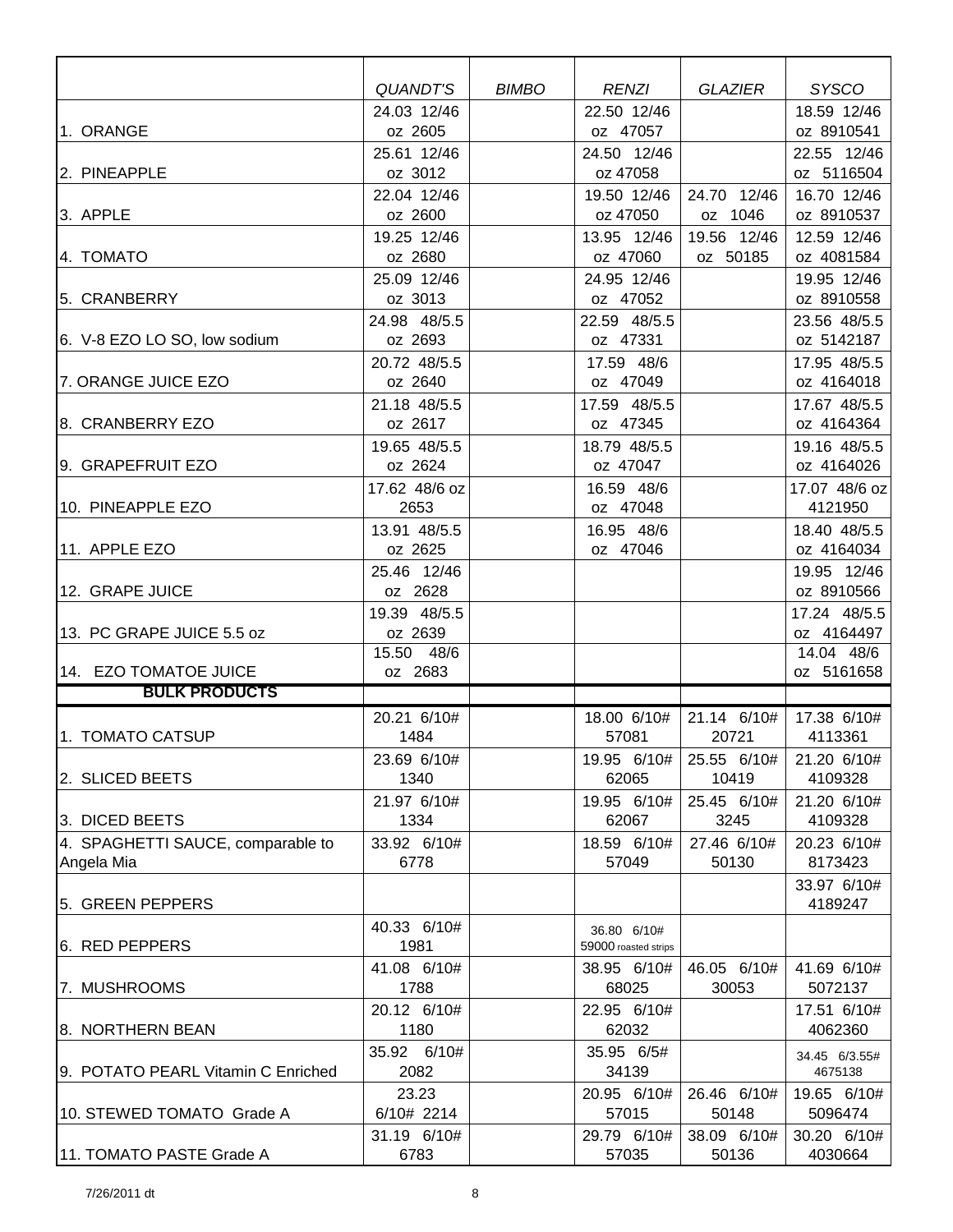|                                                   | <i>QUANDT'S</i>     | <b>BIMBO</b> | RENZI                       | GLAZIER               | <b>SYSCO</b>           |
|---------------------------------------------------|---------------------|--------------|-----------------------------|-----------------------|------------------------|
| 12. SWEET POTATOES, syrup Grade A                 | 31.98 6/10#<br>2054 |              | 25.69 6/10#<br>92369        | 29.16 6/10#<br>797100 | 25.83 6/10#<br>4114625 |
| 13. PIZZA SAUCE Grade A                           | 25.62 6/10#<br>2193 |              | 18.79 6/10#<br>57051        | 25.31 6/10#<br>50149  | 19.29 6/10#<br>4189387 |
|                                                   | 21.75 6/10#         |              | 20.79 6/10#                 |                       | 21.18 6/10#            |
| 14. POTATOES DICED                                | 2052                |              | 62084                       |                       | 4108866                |
|                                                   | 18.24 6/10#<br>2294 |              |                             | 19.98 6/10#<br>50138  | 17.92 6/10#            |
| 15. TOMATO SAUCE<br>16. FRESH VAC PACKED DICED    |                     |              |                             |                       | 4001921<br>14.50 2/10# |
| <b>POTATOES</b>                                   |                     |              |                             |                       | 2598159                |
|                                                   | 38.67 4/gal         |              |                             |                       | 17.35 4/gal            |
| 17. CANNONBALL BBQ SAUCE                          | 8283                |              |                             |                       | 8902134                |
| 18. CANNED BEEF STEW                              | 72.24 6/10#<br>6848 |              |                             | 77.18 6/10#<br>490    | 68.24 6/10#<br>4067039 |
|                                                   | 22.67 6/10#         |              |                             | 25.16 6/10#           | 22.21 6/10#            |
| 19. CANNED CREAM STYLE CORN                       | 1626                |              |                             | 10593                 | 0582106                |
|                                                   | 26.32 6/10#         |              |                             | 27.60 6/10#           | 24.63 6/10             |
| 20. CANNED CHILI SAUCE                            | 1496                |              |                             | 50137                 | 5096490                |
| 21. CANNED GREEN BEANS                            | 22.25 6/10#<br>1216 |              |                             | 24.00 6/10#<br>7259   | 19.92 6/10#<br>8538348 |
|                                                   | 23.90 6/10#         |              |                             | 27.46 6/10#           | 21.39 6/10#            |
| 22. CANNED WAX BEANS                              | 1290                |              |                             | 3372                  | 4935854                |
|                                                   | 18.50 6/10#         |              |                             | 22.15 6/10#           | 19.73 6/10#            |
| 23. CANNED KIDNEY BEANS                           | 1168                |              |                             | 10159                 | 6275018                |
|                                                   | 32.35 6/10#         |              |                             | 30.78 6/10#           | 22.57 12/50            |
| 24. BROWN GRAVEY                                  | 6827                |              |                             | 3528                  | oz 4184727             |
|                                                   |                     |              |                             |                       | 15.41 6/10#            |
| <b>25. PINTO BEANS</b>                            |                     |              |                             |                       | 3362274                |
| 26. LOW FAT MAYONNAISE                            |                     |              |                             |                       | 27.57 4/gal<br>6912735 |
| <b>FRUITS</b>                                     |                     |              |                             |                       |                        |
|                                                   | 17.20 6/10#         |              | 19.95 6/10#                 | 26.10 6/10#           | 21.28 6/10#            |
| 1. APPLESAUCE Unsweetened, Grade A                | 127                 |              | 65045                       | 0338                  | 7302151                |
|                                                   | 20.94 72/4          |              |                             |                       | 19.38 72/4 oz          |
| 2. PC APPLESAUCE, 40Z                             | oz 146              |              |                             |                       | 6818579                |
|                                                   | 39.28 6/10#         |              |                             |                       | 39.95 6/10#            |
| 3. CRANBERRY SAUCE Whole, Grade A                 | 334                 |              |                             |                       | 5729983                |
|                                                   | 39.02 6/10#         |              | 32.59 6/10#                 | 43.17 6/10#           | 32.35 6/101            |
| 4. CRANBERRY SAUCE, Jellied, Grade A              | 355                 |              | 64050                       | 23207                 | oz 4608907             |
|                                                   | 28.20 6/10#         |              | 25.59 6/10#                 | 33.49 6/10#           | 28.34 6/10#            |
| 5. FRUIT COCKTAIL                                 | 410                 |              | 63101                       | 6450                  | 4503124                |
| 6. PEACHES yellow, light cling halves,<br>Grade A |                     |              | 22.95 6/10#<br>63042 sliced |                       | 24.76 6/10#<br>4331914 |
|                                                   | 27.09 6/10#         |              | 22.95 6/10#                 | 33.70 6/10#           | 24.32 6/10#            |
| 7. PEACHES sliced, light Grade A                  | 585                 |              | 63042                       | 2072                  | 4218996                |
|                                                   | 22.83 6/10#         |              | 24.60 6/10#                 |                       | 26.02 6/10#            |
| 8. PEARS halves, light Grade A                    | 642                 |              | 64011                       |                       | 4261889                |
|                                                   | 25.20 6/10          |              | 24.50 6/10#                 |                       | 23.47 6/10#            |
| 9. PEARS pieces, light Grade A                    | 645 diced           |              | 64012                       |                       | 6109981                |
| 10. CRUSHED PINEAPPLE: fancy, juice               | 26.47 6/10          |              | 23.80 6/10#                 |                       | 25.84 6/10#            |
| Hawaiian Coarse, Grade A                          | 770                 |              | 64045                       |                       | 8921201                |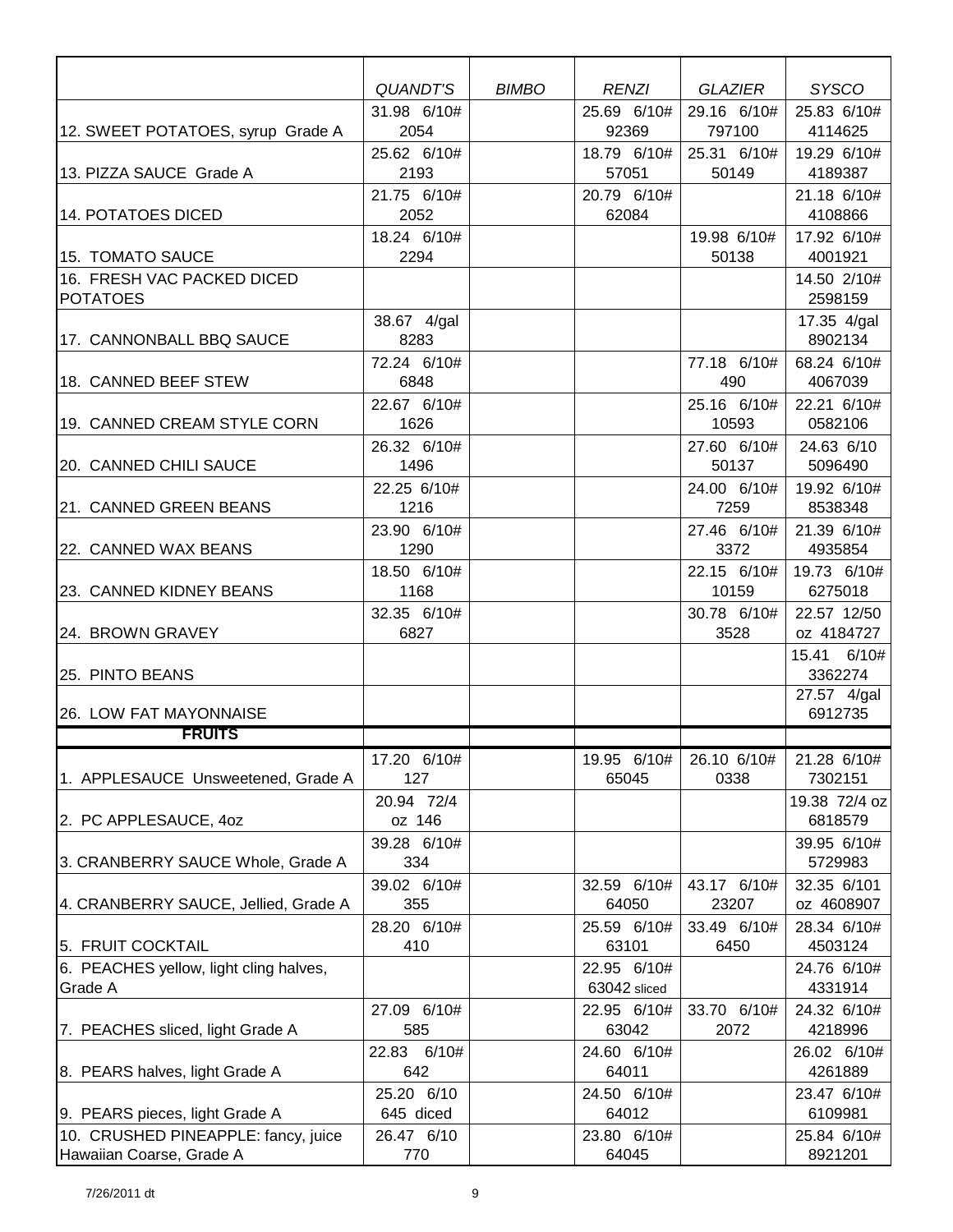|                                                | QUANDT'S               | <b>BIMBO</b> | <b>RENZI</b>         | <b>GLAZIER</b>         | <b>SYSCO</b>                 |
|------------------------------------------------|------------------------|--------------|----------------------|------------------------|------------------------------|
| 11. SLICED APPLES: sliced, juice or water      | 38.02 6/10#            |              | 24.50 6/10#          | 42.52 6/10#            | 25.71 6/10#                  |
| packed, Grade A                                | 104                    |              | 63045                | 320                    | 4119343                      |
|                                                | 24.92 6/10#            |              | 24.95 6/10#          | 32.33 6/10#            | 24.86 6/10#                  |
| 12. PINEAPPLE TIDBITS: light, Grade A          | 784                    |              | 64043                | 905267                 | 6588297                      |
| 13. PINEAPPLE, sliced, juice packed,           | 28.41 6/10#            |              | 25.95 6/10#          |                        | 26.38 6/10#                  |
| Grade A                                        | 730<br>32.43 6/10#     |              | 63037                |                        | 1097807                      |
| 14. MANDARIN ORANGE, sections, light           | 490                    |              | 24.95 6/10#<br>66031 | 38.95 6/10#<br>6615    | 27.05 6/10#<br>3548393       |
| 15. FRUIT MEDLEY, Festival/Classic,            |                        |              | 29.50 18#            |                        | 15.44 1/8#                   |
| melon pieces, grapes, etc                      |                        |              | 31203                |                        | 2527786                      |
| 16. TROPICAL FRUIT, papaya, banana,            | 36.86 6/10#            |              | 27.70 6/10#          | 32.10 6/10#            | 33.12 6/10#                  |
| etc.                                           | 431                    |              | 64030                | 371163                 | 3279536                      |
|                                                | 27.81 24/6pk           |              |                      |                        | 26.95 144/1.5                |
| 17. SEEDLESS RAISINS                           | 3962                   |              |                      |                        | oz 9387317                   |
| 18. FROZEN STRAWBERRIES,<br><b>UNSWEETENED</b> | 47.94 6/6.5#<br>10018  |              |                      |                        | 24.81 30#<br>1024439         |
| 19. FROZEN STRAWBERRIES,                       |                        |              |                      | 38.58 6/6.5#           | 35.82 6/6.5#                 |
| <b>SWEETENED</b>                               |                        |              |                      | 16130                  | 7652409                      |
|                                                |                        |              |                      |                        | 48/4 oz 20.07                |
|                                                |                        |              |                      |                        | peach 9704917 /<br>19.81 mix |
|                                                |                        |              |                      |                        | 9705047 / 19.93              |
| 20. FRUIT CUPS                                 |                        |              |                      |                        | pear 9704974                 |
| 21. APRICOTS                                   | 32.55 6/10#<br>169     |              |                      |                        | 30.35 6/10#<br>0029078       |
| <b>VEGETABLES - FROZEN</b>                     |                        |              |                      |                        |                              |
|                                                |                        |              |                      |                        |                              |
|                                                |                        |              |                      |                        |                              |
| 1. CUT GREEN BEANS, Grade A                    | 9.80 20#<br>12110      |              | 9.90 20#<br>45130    | 16.56 12/2#<br>15290   | 18.34 3/10#<br>3832458       |
|                                                | 18.09 12/2.5#          |              | 21.50 12/2#          | 22.50 12/2.5#          | 16.29 12/2#                  |
| 2. CUT WAX BEANS, Grade A                      | 12058                  |              | 45256                | 15310                  | 1877026                      |
|                                                | 12.65 20#              |              | 12.25 20#            | 19.20 12/2.5#          | 22.75 3/10#                  |
| 3. CUT BROCCOLI, Grade A                       | 12015                  |              | 45131                | 15350                  | 4073318                      |
|                                                | 18.06 12/2#            |              | 16.59 20#            | 16.80 12/2#            | 17.27 12/2#                  |
| 4. BRUSSEL SPROUTS, Grade A                    | 12020                  |              | 44984                | 15420                  | 7288091                      |
|                                                | 10.40 20#              |              | 8.70 20#             | 12.96 12/2#            | 14.51 3/10#                  |
| 5. CUT CARROTS, Grade A                        | 12104                  |              | 45132                | 15480                  | 3835865                      |
|                                                | 14.70 20#<br>12106     |              | 15.59 20#<br>45228   | 18.72 12/2#<br>15500   | 17.76 12/2#<br>1055508       |
| 6. BABY CARROTS, whole Grade A                 | 20.43 12/3#            |              | 23.50 12/3#          | 19.80 12/3#            | 20.24 12/3#                  |
| 7. SPINACH, chopped Grade A                    | 12084                  |              | 45232                | 443332                 | 0382937                      |
|                                                | 16.50 12/2.5#          |              | 20.50 12/2#          | 18.24 12/2#            | 16.23 12/2#                  |
|                                                | 12026                  |              | 45257                | 15510                  | 3772514                      |
| 8. CAULIFLOWER, grade A                        | 12.73 20#              |              | 12.19 20#            | 24.00 12/2.5#          | 20.01 3/10#                  |
| 9. CORN, Grade A                               | 12120                  |              | 45026                | 15560                  | 3836889                      |
| 10. MIXED VEGETABLES Grade A, 5 way<br>mix     | 11.95 20#<br>12121     |              | 12.19 20#<br>45134   | 22.50 12/2.5#<br>15640 | 19.51 12/2.5#<br>1263623     |
|                                                | 14.80 20#              |              | 17.05 12/2#          | 22.56 12/2#            | 17.43 12/2#                  |
| 11. ORIENTAL BLEND, Grade A                    | 12126                  |              | 45259                | 15720                  | 8491383                      |
|                                                | 13.18 20#              |              | 19.90 20#            | 24.30 12/2.5#          | 20.51 3/10#                  |
| 12. SWEET PEAS, Grade A                        | 12114                  |              | 45267                | 15780                  | 3837903                      |
| 13. PEAS/CARROTS, Grade A                      | 18.59 12/2.5#<br>12079 |              | 11.85 20#<br>45137   | 19.80 12/2.5#<br>15740 | 19.96 30#<br>3959277         |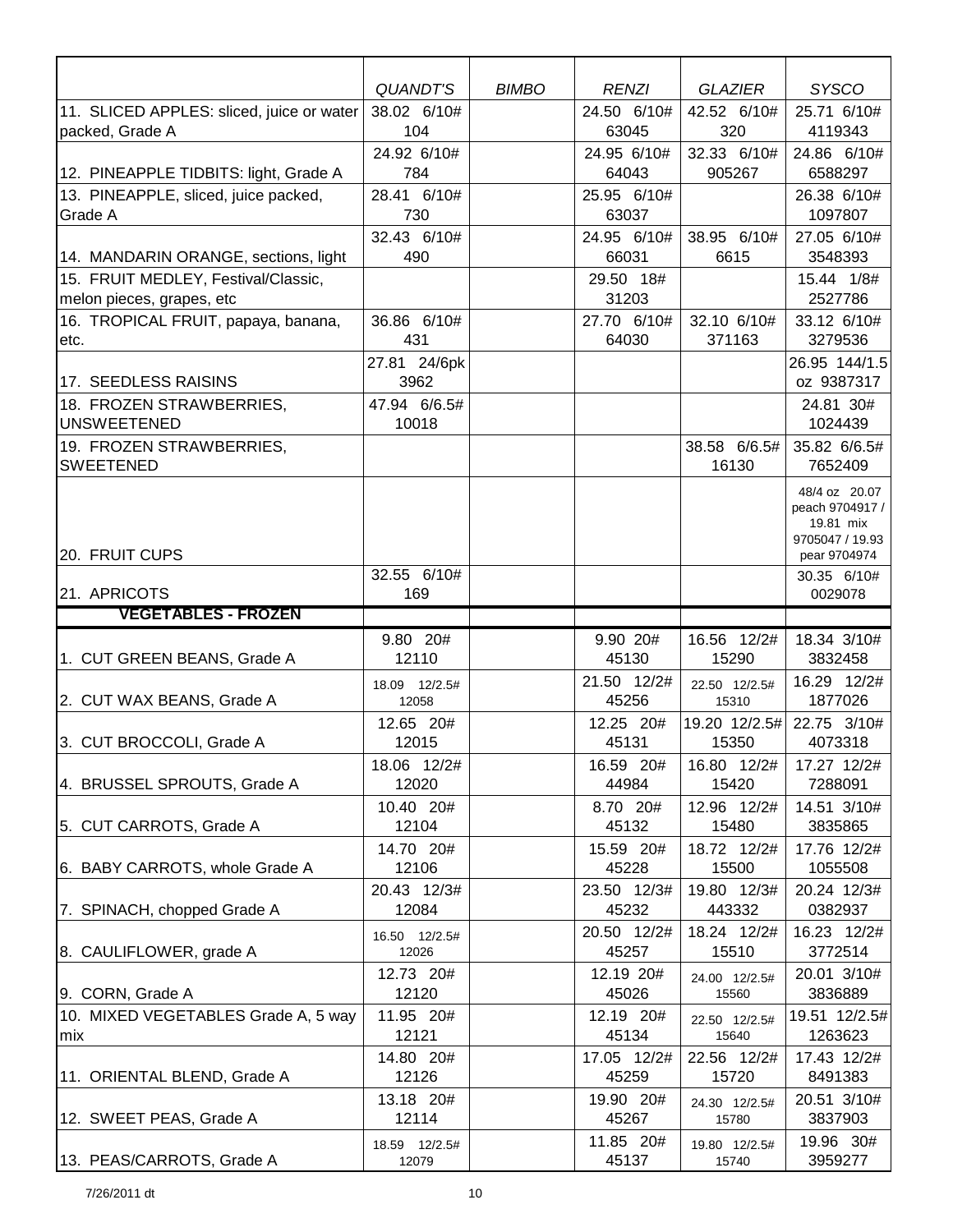|                                 | QUANDT'S                                            | <b>BIMBO</b> | <b>RENZI</b>            | GLAZIER               | <b>SYSCO</b>                               |
|---------------------------------|-----------------------------------------------------|--------------|-------------------------|-----------------------|--------------------------------------------|
|                                 | 30.29                                               |              |                         |                       |                                            |
| 14. HUBBARD SQUASH, Grade A     | 12/4#<br>12091                                      |              | 27.70 12/4#<br>45174    |                       | 33.01 12/4#<br>0571240                     |
| 15. ASPARAGUS, Grade A          | 21.29 6/2.5#<br>12005                               |              | $21.50$ 6/2.5#<br>45233 | 29.20 6/2.5#<br>33195 | 20.55 6/2.5#<br>1532159                    |
| 16. IT CUT GREEN BEANS, Grade A | 19.42 12/2#<br>12062                                |              | 20.50 12/2#<br>45254    |                       | 15.37 12/2#<br>1389931                     |
| 17. BROCCOLI SPEARS, Grade A    | 17.80 12/2#<br>12012                                |              | 25.00 12/2#<br>45229    | 19.20 12/2#<br>15380  | 16.91 12/2#<br>7288119                     |
| 18. LIMA BEANS, Grade A         | 28.62 12/2.5#<br>12008                              |              |                         |                       | 22.83 20#<br>1496793                       |
| 19. CAPRI MIX, Grade A          | 17.96 12/2#<br>12131                                |              | 16.95 20#<br>45318      |                       | 22.18 12/2#<br>1528769                     |
|                                 | 15.18 20#                                           |              | 15.95 20#               | 19.92 12/2#           | 26.12 3/10#                                |
| 20. ITALIAN MIX, Grade A        | 12130                                               |              | 45234                   | 15620                 | 3840816                                    |
| 21. WINTER BLEND, Grade A       | 14.71 20#<br>12129                                  |              | 16.00 20#<br>45320      |                       | 26.46 30#<br>3890969                       |
| 22. SCAND BLEND, Grade A        | 15.05 20#<br>12133                                  |              | 19.50 12/2#<br>45248    |                       | 21.84 12/2#<br>1474980                     |
| 23. JAPANESE STIR FRY, Grade A  | 19.38 12/2#<br>12068                                |              |                         |                       | 30.52 6/4#<br>1874817                      |
| 24. FAJITA STRIPS 12-2#         | 20.48 12/2#<br>12092                                |              | 20.69 12/2#<br>45246    |                       | 30.95 6/4#<br>2182665                      |
| 25. CALIFORNIA BLEND, Grade A   | 13.30 20#<br>12123                                  |              | 15.90 20#<br>44601      | 18.00 12/2#<br>15430  | 14.51 20#<br>2222115                       |
| 26. BREAKFAST CUBE POTATOES     | 29.93 6/5#<br>12225                                 |              |                         |                       | 25.77 6/5#<br>3644036                      |
| 27. FRENCH GREEN BEANS          | 18.09 12/2#<br>12056                                |              |                         |                       | 20.41 12/2#<br>2266294                     |
| 28. DICED ONIONS                | 10.10 6/2#<br>12112                                 |              |                         |                       | 8.44 6/2#<br>6191712                       |
| 29. FRENCH FRIES                | 14.64 6/5#<br>12152                                 |              |                         |                       | 16.92 6/5#<br>8897878                      |
| 30. FROZEN ZUCCHINI             | 23.53 12/3#<br>12090                                |              |                         | 24.84 12/3#<br>15960  | 31.56 12/3#<br>1648369                     |
| 31. FROZEN PEARL ONIONS         | 23.54 12/2.5#<br>12087                              |              |                         |                       | 35.26 30#<br>3959194                       |
| 32. FROZEN DICED GREEN PEPPERS  | 21.65 12/2#<br>12063                                |              |                         |                       | 20.68 12/2#<br>1876069                     |
| <b>PUDDING</b>                  |                                                     |              |                         |                       |                                            |
|                                 | 24.75 12/28                                         |              |                         |                       | 24.00 12/24                                |
| 1. REGULAR CHOCOLATE            | oz 6087                                             |              |                         |                       | oz 7461296                                 |
| 2. REGULAR BUTTERSCOTCH         | 23.27 6/10#<br>6112                                 |              |                         |                       | 27.86 12/24<br>oz 4325908                  |
| 3. REGULAR VANILLA              | 24.75 12/28<br>oz 6088                              |              |                         |                       | 20.99 12/24<br>oz 7461353                  |
| 4. REGULAR PISTACHIO            | 59.24 12/28<br>oz 6055                              |              |                         |                       |                                            |
|                                 | 42.70 24/3.4 oz<br>van 6060 / choc<br>6061 / butter |              |                         |                       | 12/3.5 oz 17.81<br>choc:6798658 /<br>17.90 |
| 5. SUGAR FREE                   | 6062                                                |              |                         |                       | van:6798637                                |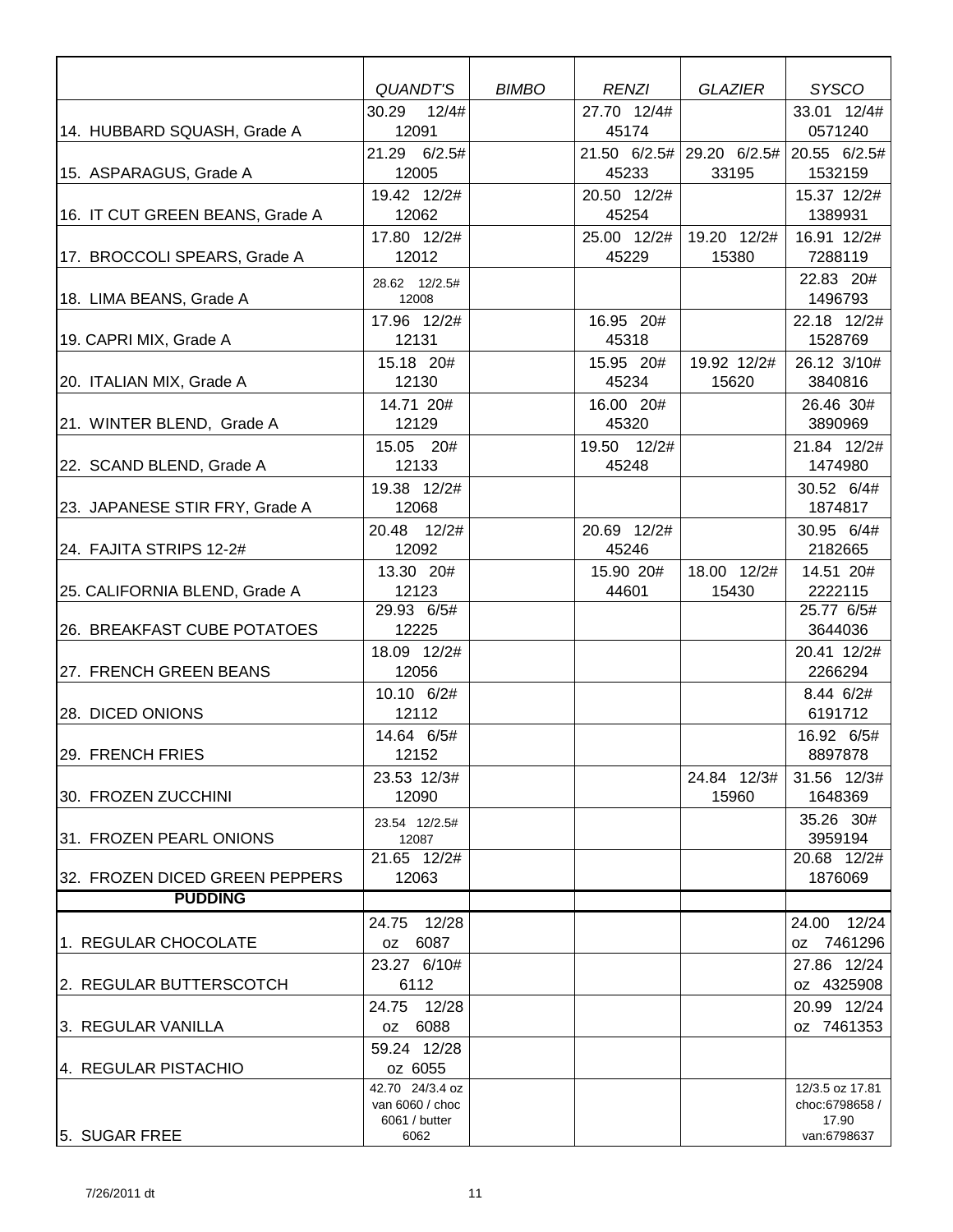|                                           | QUANDT'S                                 | <b>BIMBO</b> | <b>RENZI</b>                              | <b>GLAZIER</b>                       | <b>SYSCO</b>                                                                                                                                                                                                       |
|-------------------------------------------|------------------------------------------|--------------|-------------------------------------------|--------------------------------------|--------------------------------------------------------------------------------------------------------------------------------------------------------------------------------------------------------------------|
| <b>6. SNACK PACK PUDDINGS</b>             | 18.06 48/4<br>oz choc 4153<br>/ van 4152 |              |                                           |                                      | 48/3.5 oz 15.02<br>butter:6213615 /<br>tapicoa:6051452 /<br>15.37<br>choc:5661582/<br>van:5763834                                                                                                                  |
| 7. DIABETIC SNACK PACK PUDDINGS           |                                          |              |                                           |                                      | 20.21 48/4 oz<br>rice:6959159 /<br>tapioca: 1642362 /<br>choc: 2496560 /<br>van:2619500                                                                                                                            |
| 8. TAPIOCA PUDDING                        | 26.92 6/10#<br>6120                      |              |                                           |                                      | 50.50 12/24<br>oz 4222782                                                                                                                                                                                          |
| 9. LEMON PUDDING                          | 23.77 6/10#<br>6114                      |              |                                           |                                      |                                                                                                                                                                                                                    |
| JELLO                                     |                                          |              |                                           |                                      |                                                                                                                                                                                                                    |
|                                           | 20.26 12/24<br>oz 5804 red /             |              | 21.25 12/24                               |                                      | 12/24 oz 19.39<br>asst citrus:<br>4010344 & asst<br>red: 4010310 /<br>22.91 cherry:<br>4010351 / 22.92<br>orange: 4010443<br>& red raspb:<br>4010450 / 19.25<br>lemon: 4010393<br>/19.23 straw:<br>4010476 / 19.26 |
| 1. REGULAR                                | 5803 citrus                              |              | oz 28278                                  |                                      | lime: 4010419                                                                                                                                                                                                      |
| 2. SUGAR FREE RED                         | 36.30 18/2.75<br>oz 5807                 |              |                                           |                                      | 25.17 18/2.75<br>oz 7188711                                                                                                                                                                                        |
| 3. SUGAR FREE CITRUS                      | 36.30 18/2.75<br>oz 5808                 |              |                                           |                                      | 25.19 18/2.75<br>oz 7188701                                                                                                                                                                                        |
| <b>DAIRY</b>                              |                                          |              |                                           |                                      |                                                                                                                                                                                                                    |
|                                           |                                          |              |                                           |                                      |                                                                                                                                                                                                                    |
| 1. MEXICAN SHREDDED CHEESE                | 48.96 4/5#<br>37332                      |              | 55.00 4/5#<br>25045                       |                                      | 55.83 4/5#<br>2406189                                                                                                                                                                                              |
| 2. CHEESE, EXTRA SHARP, block             | 4.10 lb 10#<br>37470                     |              | 3.10 lb 10#<br>25064                      | 3.15 lb 10#<br>3208                  | 30.82 2/5#<br>3812971                                                                                                                                                                                              |
| 3. CHEESE AMER PROCESSED SLICED           | 47.20 4/5#<br>37232<br>25.56 4/gal       |              | 51.80 20#<br>25038 / 25039<br>23.99 4/gal | 2.55 lb 6/5#<br>46151<br>27.93 4/gal | 38.81 4/5#<br>9493388<br>22.01 4/gal                                                                                                                                                                               |
| 4. MAYONNAISE                             | 8419                                     |              | 56206                                     | 300428                               | 4002432                                                                                                                                                                                                            |
| 5. MARGARINE                              | 21.69 30/1#<br>37075                     |              | 20.79 30/1#<br>29088                      | 23.68 30/1#<br>10206                 | 26.20 30/1#<br>6562211                                                                                                                                                                                             |
| 6. MOZZARELLA CHEESE SHREDDED             | 2.61 lb 4/5#<br>37615                    |              | 53.80 4/5#<br>25155                       | 2.34 lb 6/5#<br>205028               | 80.41 6/5#<br>7483654                                                                                                                                                                                              |
| 7. PARMESAN CHEESE                        | 53.11 4/5#<br>37217                      |              |                                           |                                      | 53.79 4/5#<br>6370571                                                                                                                                                                                              |
| 8. PIZZA CRUST, 12x16" rectangular par    | 27.43 10/43                              |              | 24.75 10/43                               |                                      | 36.96 14/12                                                                                                                                                                                                        |
| baked                                     | oz 16315                                 |              | oz 37802                                  |                                      | x 16 2286482                                                                                                                                                                                                       |
| 9. YOGURT: 24/4 oz CONTAINERS PER<br>CASE | 18.37 48/4<br>oz 37920                   |              |                                           |                                      | 11.42 48/4<br>oz 8605501                                                                                                                                                                                           |
| 10. LOWFAT COTTAGE CHEESE                 | 37.91 6/5#<br>37408                      |              |                                           |                                      | 16.95 4/5#<br>5020169                                                                                                                                                                                              |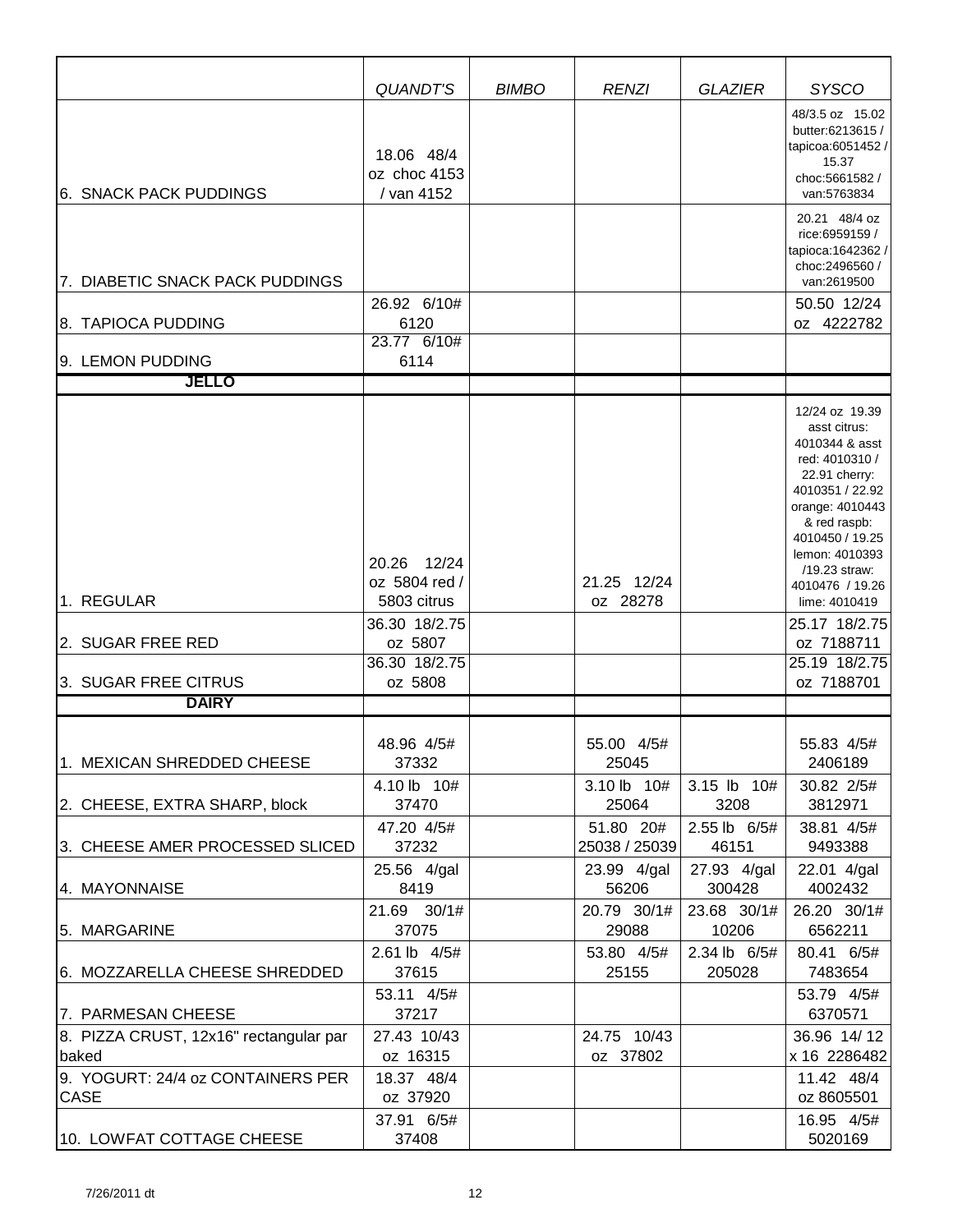|                                        | <b>QUANDT'S</b>        | <b>BIMBO</b> | <b>RENZI</b>            | <b>GLAZIER</b>       | <b>SYSCO</b>             |
|----------------------------------------|------------------------|--------------|-------------------------|----------------------|--------------------------|
|                                        | 23.99 4/5#             |              |                         |                      | 57.89 4/5#               |
| 11. SHREDDED SHARP CHEESE              | 37315                  |              |                         |                      | 1159946                  |
|                                        | 38.30 3/gal            |              |                         |                      | 29.65 3/gal              |
| 12. LIQUID BUTTER                      | 7248                   |              |                         |                      | 4577391                  |
|                                        | 25.09 12/14            |              |                         |                      | 44.38 12/32              |
| 13. READY WHIP TOPPING                 | oz 10316               |              |                         |                      | oz 7500570               |
|                                        | 22.50 600/5            |              |                         | 21.12 600/5          | 16.61 900/5              |
| 14. PC MARGARINE cups                  | gm 37061               |              |                         | grm 50068            | gr 6146468               |
|                                        | 26.15 90               |              |                         | 40.85 936/5          | 24.42 720/5              |
| 15. PC BUTTER cups                     | $(8#)$ 37368           |              |                         | grm 19101            | gr 8415242               |
|                                        | 37.91 6/5#             |              |                         | 28.32 4/5#           | 16.95 2/5#               |
| 16. 1% COTTAGE CHEESE                  | 37408 (4%)             |              |                         | 151309               | 5020169                  |
| 17. SOUR CREAM                         | 32.07 6/5#<br>10315    |              |                         | 28.42 4/5#<br>340309 | 30.66 6/5#<br>1309194    |
| <b>COOKIES &amp; CRACKERS</b>          |                        |              |                         |                      |                          |
|                                        |                        |              |                         |                      |                          |
| 1. GRAHAM CRACKERS, individual         | 19.60 200/2<br>ct 7944 |              | 17.95 200/2<br>ct 28125 |                      | 18.86 200/2ct<br>4307575 |
| packages<br>2. SALTINES UNSALTED TOPS, | 12.09 300/2            |              | 15.40 500/2             |                      | 17.72 500/2ct            |
| individual packages                    | ct 7784                |              | ct 73312                |                      | 4455028                  |
|                                        | 39.78 120/1            |              | 37.70 120/1             |                      | 34.56 120/1              |
| 3. FIG NEWTONS/indivudual pkgs.        | oz 8090                |              | oz 72024                |                      | oz 4220554               |
|                                        |                        |              |                         |                      |                          |
| 4. FIG NEWTONS #1                      |                        |              |                         |                      |                          |
| 5. SUGAR COOKIES frozen ready to bake  |                        |              | 27.95 240/1             |                      | 35.91 216/1.5 oz         |
| dough                                  |                        |              | oz 37439                |                      | 6219828                  |
| 6. PEANUT BUTTER COOKIES ready to      | 56.75 240/1.5 oz       |              |                         |                      | 35.06 213/1.5            |
| bake frozen dough                      | 13382                  |              |                         |                      | oz 6219869               |
| 7. CHOCOLATE CHIP COOKIES frozen       | 55.71 240/1.5 oz       |              | 32.95 240/1 oz          |                      | 34.60 216/1.5            |
| ready to bake dough                    | 13383                  |              | 37436                   |                      | oz 6217566               |
|                                        | 33.14 120/1            |              |                         |                      | 30.65 120/1              |
| 8. LORNA DOONE COOKIE                  | oz 8085                |              |                         |                      | oz 4125852               |
|                                        | 41.71 120/3            |              |                         |                      |                          |
| 9. SUGAR FREE COOKIE: Lemon            | ct 7808                |              |                         |                      |                          |
|                                        | 41.54 120/3            |              |                         |                      |                          |
| 10. SUGAR FREE COOKIE: Chocolate       | ct 7800                |              |                         |                      |                          |
|                                        | 42.13 120/8            |              |                         |                      | 39.26 120/8 ct           |
| 11. SUGAR FREE COOKIE: Short Bread     | ct 7804                |              |                         |                      | 3294980                  |
| <b>MISC</b>                            |                        |              |                         |                      |                          |
|                                        | 22.27 144/1.5          |              |                         |                      | 17.17 144/1.5            |
| 1. FROZEN FRENCH TOAST                 | oz 13285               |              |                         |                      | oz 3580487               |
|                                        | 13.08 144/1.3 oz       |              |                         |                      | 11.41 144/.83            |
| 2. FROZEN WAFFLES                      | 13276                  |              |                         |                      | oz 3788908               |
|                                        | 13.04 144/1.2 oz       |              |                         |                      | 9.48 144/1.2             |
| 3. FROZEN PANCAKES                     | 13270                  |              |                         |                      | oz 0669200               |
|                                        | 21.20 96/2             |              |                         |                      | 19.89 120/2              |
| 4. READY MADE BISCUITS 3"              | oz 13661               |              |                         |                      | oz 5083670               |
|                                        | 30.06 120/2            |              |                         |                      | 23.32 240/1              |
| 5. READY MADE BISCUITS 2"              | oz 13664               |              |                         |                      | oz 5083571               |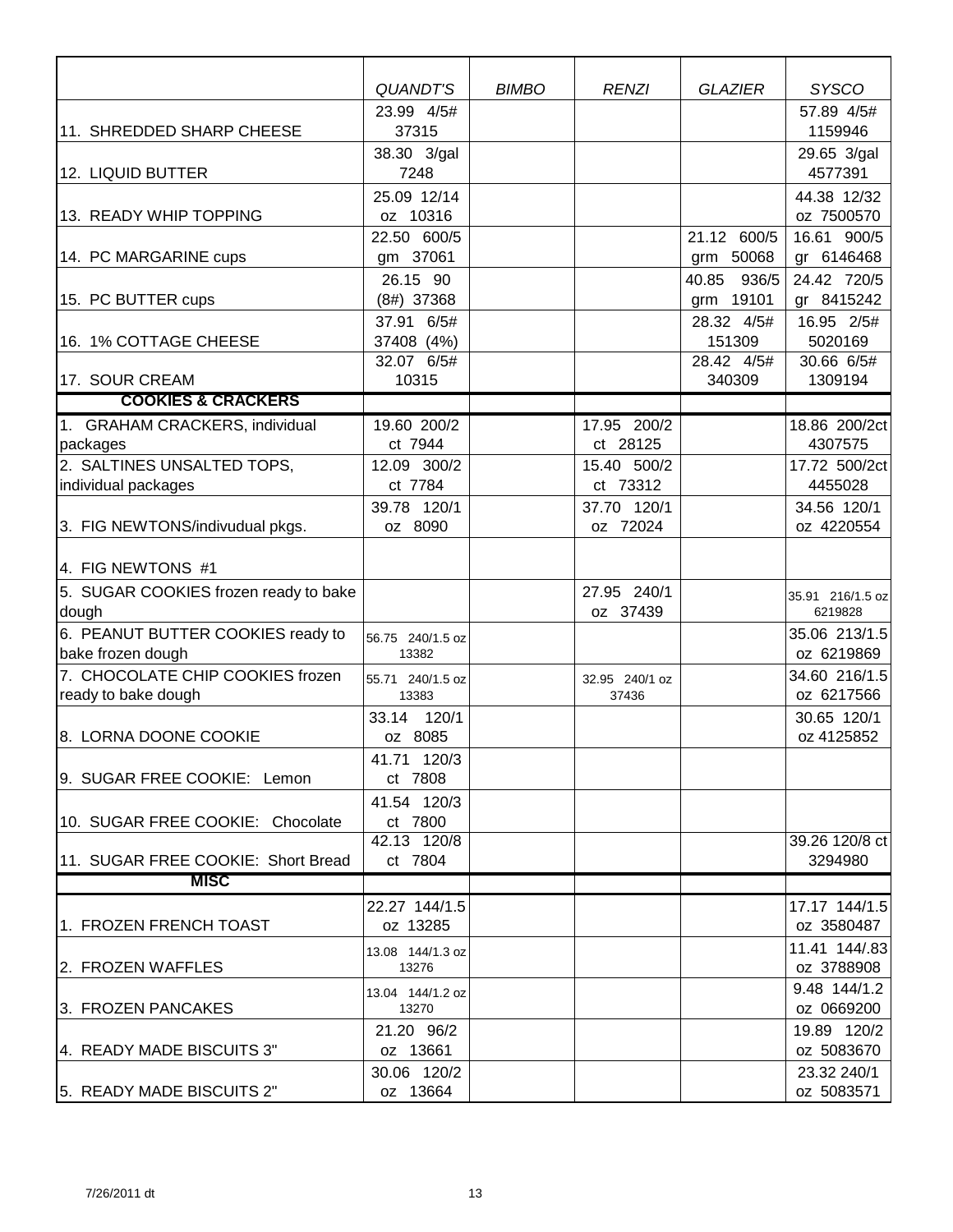|                                                      | QUANDT'S                               | <b>BIMBO</b>       | <b>RENZI</b> | <b>GLAZIER</b>                     | <b>SYSCO</b>                                                                                                 |
|------------------------------------------------------|----------------------------------------|--------------------|--------------|------------------------------------|--------------------------------------------------------------------------------------------------------------|
|                                                      |                                        |                    |              |                                    | 13.14 6" 24/12 ct<br>2385748 / 16.38<br>8.25" 20/12 ct<br>2385763 / 15.80<br>10" 16/12 ct<br>2385771 / 26.39 |
| 6. TORTILLA SHELLS                                   | 21.23 12/60<br>ct 16266<br>23.33 6/14  |                    |              |                                    | 12" 12/12 ct<br>7327844<br>13.12 6/17 oz                                                                     |
| 7. SPRAY COATING (pan)                               | oz 7292                                |                    |              |                                    | 4135380                                                                                                      |
| 8. SUGAR FREE HOT CHOCOLATE -<br>individual          | 22.92 6/25 ct<br>5126                  |                    |              |                                    | 25.80 6/25<br>7678281                                                                                        |
| 9. PC SUGAR FREE PANCAKE SYRUP                       | 37.50 200/1<br>oz 5793                 |                    |              |                                    | 14.62 100/1<br>oz 5932280                                                                                    |
| 10. PC PANCAKE SYRUP                                 | 7.59 100/1.5 oz<br>1537                |                    |              | 14.64 100/1.5 oz<br>3960           | 8.64 100/1.5<br>oz 8435273                                                                                   |
| 11. PC HALF & HALF                                   |                                        |                    |              | 10.20 400/3/8<br>oz 950406         | 9.21 400/3/8<br>oz 7459068                                                                                   |
| 12. PC PEANUT BUTTER                                 | 34.35 200/.75 oz<br>4112               |                    |              | 21.90 200/.5<br>oz 7090            | 32.98 200/.75 oz<br>8435638                                                                                  |
| 13. PC JELLY - regular                               | 8.21 200/10<br>gm 1534                 |                    |              | 12.68 200/.5<br>oz 54390           | 14.02 400/10<br>gm 4326013                                                                                   |
| 14. PC JELLY - diet                                  | 18.75 200/12<br>gm 5796                |                    |              |                                    | 18.11 200/12<br>gm 9778614                                                                                   |
| 15. KETCHUP - small bottle                           | 36.82 24/12<br>oz 76019<br>18.40 12/12 |                    |              |                                    | 28.29 60/2.25 oz<br>4767661                                                                                  |
| 16. MUSTARD - small bottle                           | oz 4702                                |                    |              |                                    |                                                                                                              |
| 17. 14 - 16 oz COFFEE                                | 119.82 24/14<br>oz 9732                |                    |              |                                    | 57.70 18/14<br>oz 6957799                                                                                    |
| 18. 14 - 16 oz DECAF COFFEE                          | 112.59 24/12<br>oz 9733                |                    |              |                                    | 65.46 18/14<br>oz 6958045                                                                                    |
| 19. PC SALT SUBSTITUTE                               | 18.05 2000<br>4665                     |                    |              |                                    |                                                                                                              |
| 20. PC CREAM CHEESE                                  | 13.21 100/.75 oz<br>37351              |                    |              |                                    | 12.97 100/.75 oz<br>4586590                                                                                  |
| 21. GREEN BEANS                                      | 15.28 6/10<br>1224                     |                    |              | 24.00 6/10#<br>7259                | 19.92 6/10#<br>8538348                                                                                       |
| 22. WAX BEANS                                        | 23.90 6/10<br>1290<br>18.50 6/10       |                    |              | 27.46 6/10#<br>3372<br>22.15 6/10# | 21.39 6/10#<br>4935854<br>19.73 6/10#                                                                        |
| 23. KIDNEY BEANS                                     | 1168                                   |                    |              | 10159                              | 6275018                                                                                                      |
| 24. BAKED BEANS (Gramma Brown)                       | 36.20 6/10<br>1162                     |                    |              | 37.70 6/10#<br>019                 | 34.38 6/10#<br>5123724                                                                                       |
| 25. SUGAR FREE PUDDING - Individual<br>ready to make | 42.70 24/3.4 oz<br>v 6060 / c 6061     |                    |              |                                    |                                                                                                              |
| 26. SUGAR FREE JELLO - Individual<br>ready to make   | 36.30 18/2.5 oz<br>r 5807 / c 5808     |                    |              |                                    | 25.17 18/2.75 oz<br>7188711                                                                                  |
| <b>BREAD</b>                                         |                                        |                    |              |                                    |                                                                                                              |
| 1. WHEAT BREAD                                       | 22.35 10/24<br>oz 13434                | 1.45 22 oz<br>6739 |              | 27.58 8/24 oz<br>40005020          | 25.03 10/24<br>oz 8386815                                                                                    |